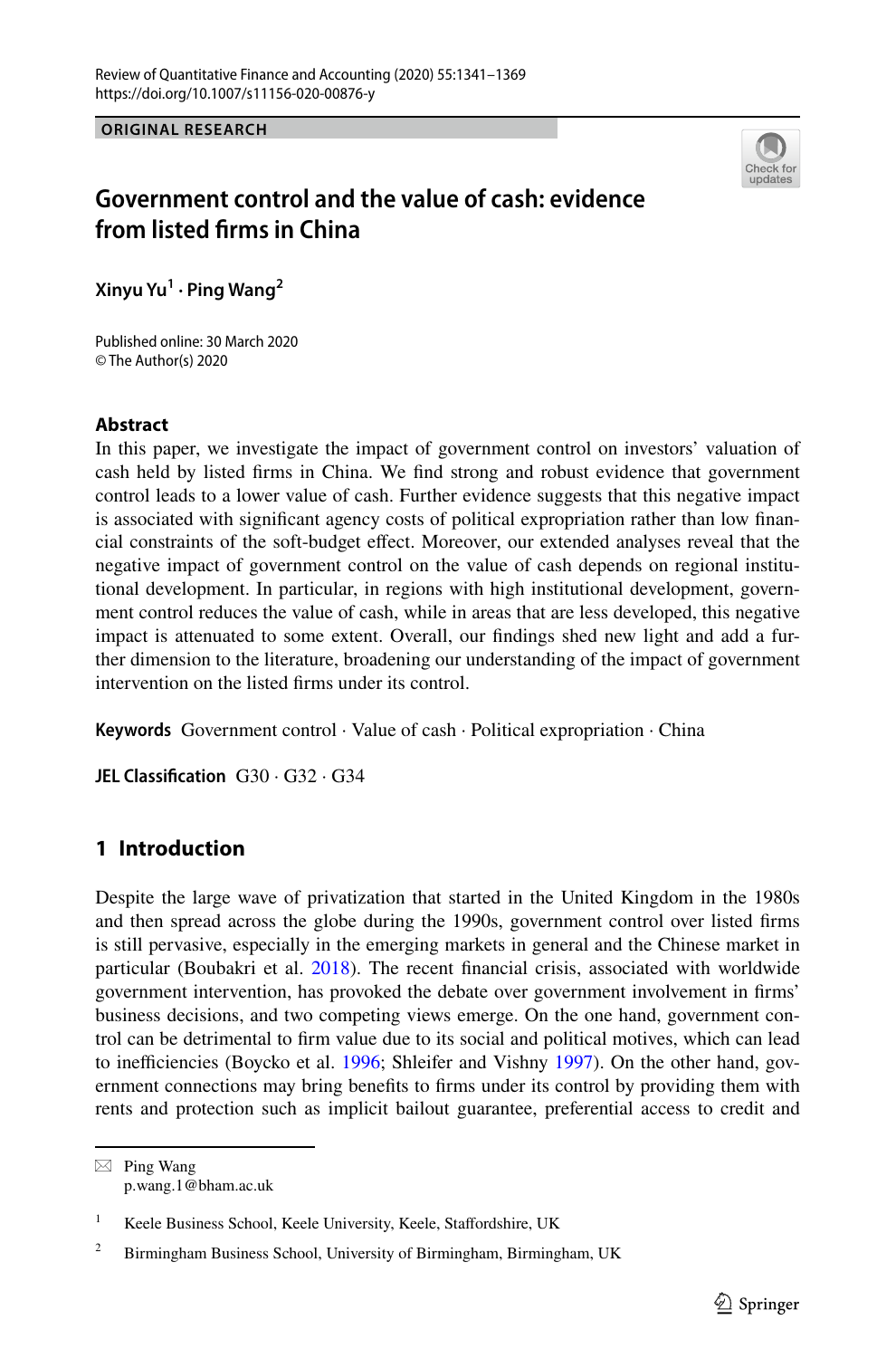government-related contracts (Kornai et al. [2003;](#page-27-1) Borisova et al. [2015](#page-26-2)). Given the theoretical benefts and costs of government intervention, there is signifcant conficting evidence in the literature on the relationship between government control and frm value (Boubakri et al. [2005;](#page-26-3) Chen et al. [2009;](#page-26-4) Liu et al. [2012](#page-27-2); Beuselinck et al. [2017](#page-26-5); Boubakri et al. [2018\)](#page-26-0).

In this study, we aim to add to this debate by investigating how government control infuences frm value through its impact on cash held by frms within the context of China, the world's largest emerging economy. We are particularly interested in China as it ofers a suitable setting for studying this topic. China is characterized by government control as the majority of listed frms are former state-owned enterprises (SOEs) that were privatized through the share ofering. Although the Chinese government gradually sold its ownership of listed frms to the private sector in recent years, the state still retains as an infuential shareholder in many listed frms. For instance, around 54% of frms in our sample are still ultimately controlled by the government. When the state serves as the controlling shareholder, their socio-economic goals may infuence frms' strategic objectives and fnancial decisions, leading to a diferent aspect of agency costs, in contrast to private owners.

Cash holdings are one of the most important corporate resources and account for a signifcant proportion of frm assets. Cash enables frms to fnance proftable investment without resorting to external fnance, which is especially valuable during the fnancially constrained period (Opler et al. [1999](#page-27-3); Almeida et al. [2004](#page-26-6)). On the other hand, compared with hard assets, cash reserves can be easily diverted by corporate insiders with little scrutiny for private benefts that come at a cost to outside shareholders (Jensen [1986;](#page-27-4) Myers and Rajan [1998](#page-27-5)). Consequently, how market participants value cash held by frms refects the perceived use of this type of assets, which largely depends on corporate fnancial constraints and agency costs (Faulkender and Wang [2006;](#page-27-6) Pinkowitz et al. [2006](#page-27-7); Dittmar and Mahrt-Smith [2007](#page-26-7); Denis and Sibilkov [2009](#page-26-8)). However, one potential and important determinant that may afect investors' valuation on cash is government control, which is not well explored in the literature, especially the way(s) in which government control may infuence the valuation of cash and how institutional development may moderate the association between government control and the value of cash. These are the questions that motivate the present study.

This paper is related to the study of Megginson et al. [\(2014](#page-27-8)), who examine the impact of state ownership on the level, as well as the value, of cash for listed frms in China. They demonstrate, in particular, that the value of cash decreases with state ownership. Our paper extends beyond their work in several ways. First, Megginson et al. [\(2014](#page-27-8)) focus on state ownership measured by the percentage of shares owned by the government. However, this measurement may underestimate the controlling power of the state, since many state agencies and SOEs exert control indirectly through control rights. Bortolotti and Faccio [\(2009](#page-26-9)) suggest that ultimate control can provide a better picture of government power on frms under its control. Therefore, in this paper, we chase up the identity of the ultimate controlling shareholders and use a number of measurements to proxy ultimate control by the government, as opposed to direct ownership. Second, Megginson et al. [\(2014](#page-27-8)) maintain that the value-destroying efect is due to the soft-budget constraints inherited in state ownership without empirically testing for this premise. The current research seeks to discover the mechanisms underlying such relationship by analyzing and distinguishing two possible channels: the agency costs of political expropriation and the fnancial constraints of the soft-budget efect.

Third, the present paper explores how the relationship between government control and the value of cash may be conditional on the quality of the institutional environment. As to the benefts and costs of government control, the extant literature based on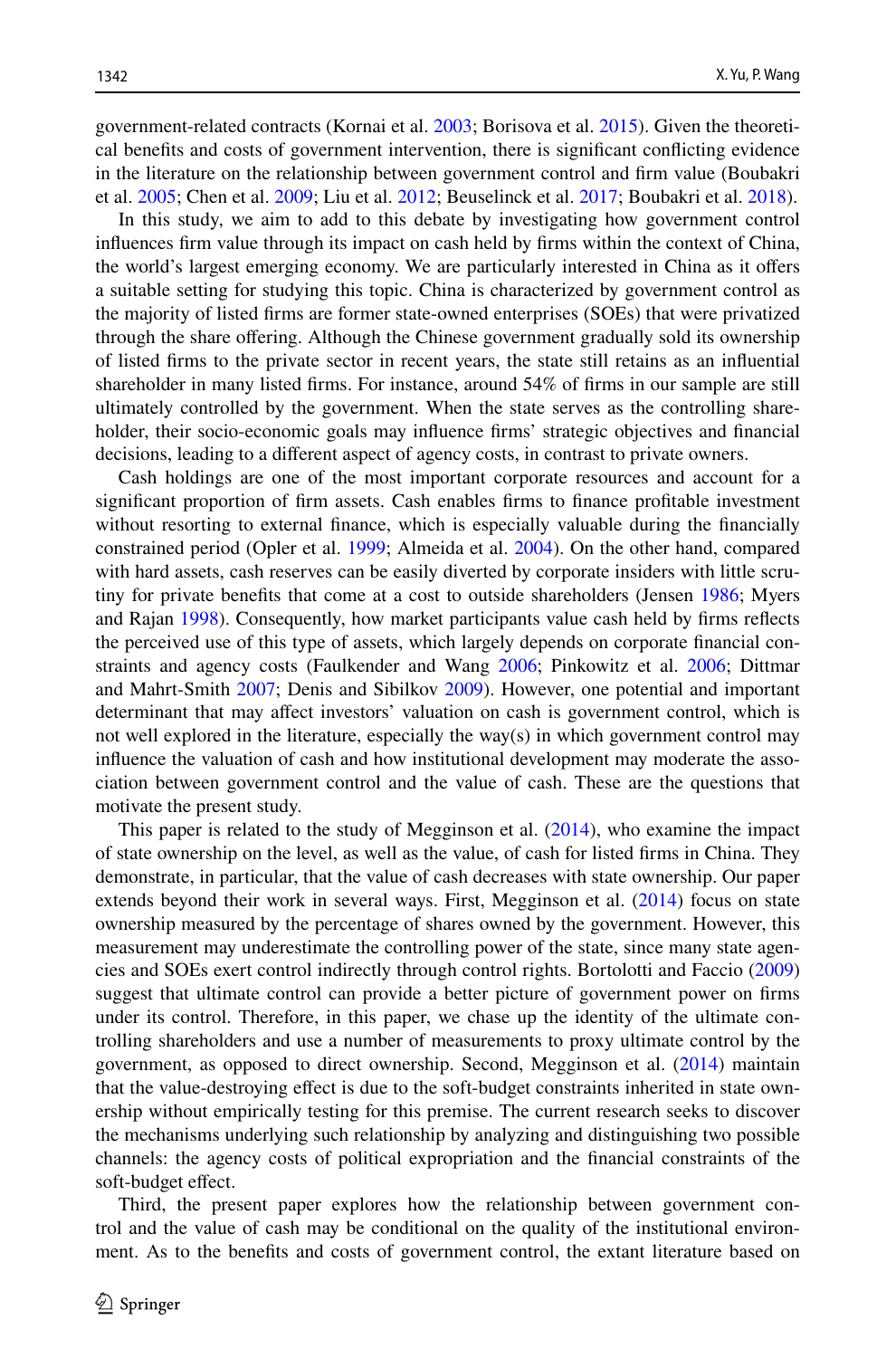the cross-country setting is rather mixed, perhaps partially due to the omitted-variable and aggregation biases present in cross-country studies. In the case of China, following almost four decades of the economic reform, the disparity of institutional development and great heterogeneity in legal systems across various regions in the country have become increasingly signifcant (Chen and Zheng [2008](#page-26-10)). Given the country's large size and geographical diversity, it thus ofers a natural experiment to explore, within a single-country setting, how regional diferences in institutional development may facilitate the role of government control through investors' valuations on corporate cash reserves in listed frms. Therefore, China is an ideal setting to test the hypotheses proposed in this study.

Using an unbalanced panel consisting of 19,340 frm-year observations from 2430 unique listed frms in China over the period 2003–2015, we fnd that government control reduces the value of cash. Economically, an extra unit (RMB) of cash held in a state-controlled frm is, on average, valued at 0.25 (RMB) less than that is held in a privately controlled frm. The result is robust to a battery of additional tests, including year, frm and industry fxed efects, alternative measures of government control and expected change in cash, and is insensitive to the inclusion of a set of corporate governance variables. Furthermore, our result remains valid after the endogeneity concern is addressed, based on various approaches, such as using lagged variables to proxy for government control, a propensityscore matched (PSM) sample and focusing on the frms that have gone through the change from state control to private control during the sample period.

Moreover, our evidence suggests that the channel through which government control lowers the value of cash is mainly due to the agency costs of political expropriation rather than the fnancial constraints of the soft-budget efect. Specifcally, our results reveal that cash is more likely to be disgorged in investment with few growth opportunities (Tobin's Q), and is used less in innovation activities, such as research and development (R&D), in frms under government control than their counterparts under private control. This implies that cash holdings in government-controlled frms are invested in projects mostly for political considerations. The market, accordingly, discounts the value of cash signifcantly in these frms. However, we fnd no evidence of the fnancial constraints of the soft-budget efect. Government control neither alleviates fnancial constraints nor enhances external fnancing abilities in listed frms under its control.

Lastly, we fnd that the association between government control and the value of cash is conditional on the level of the institutional quality across the regions within the country. Specifcally, we fnd that the negative impact of government control is somewhat attenuated in regions with low market development and poor government quality. The evidence appears to support the "helping hand" of the government that has, indeed, adopted a series of subsidization programs in order to tackle the regional disparity in recent years. Therefore, the costs of government control appear to be alleviated by the benefts received in these regions.

Our paper contributes to the literature in several ways. First, this study adds to the recent debate over the effect of government control on firm value (Chen et al. [2009](#page-26-4); Liu et al. [2012;](#page-27-2) Beuselinck et al. [2017](#page-26-5); Boubakri et al. [2018\)](#page-26-0), by focusing on the investors' valuation of cash. First, we focus on the ultimate control by the government, a measurement that avoids the underestimation problem of state direct ownership, which is important for Chinese listed frms because the state and related agencies exert control indirectly over listed frms. Therefore, it complements the fndings of Pinkowitz et al. ([2006\)](#page-27-7) and Dittmar and Mahrt-Smith [\(2007](#page-26-7)) on corporate governance and extends their arguments to government control, one of the most important characteristics in transitional economies. More importantly, our study helps facilitate a better understanding of the mechanisms that underlie the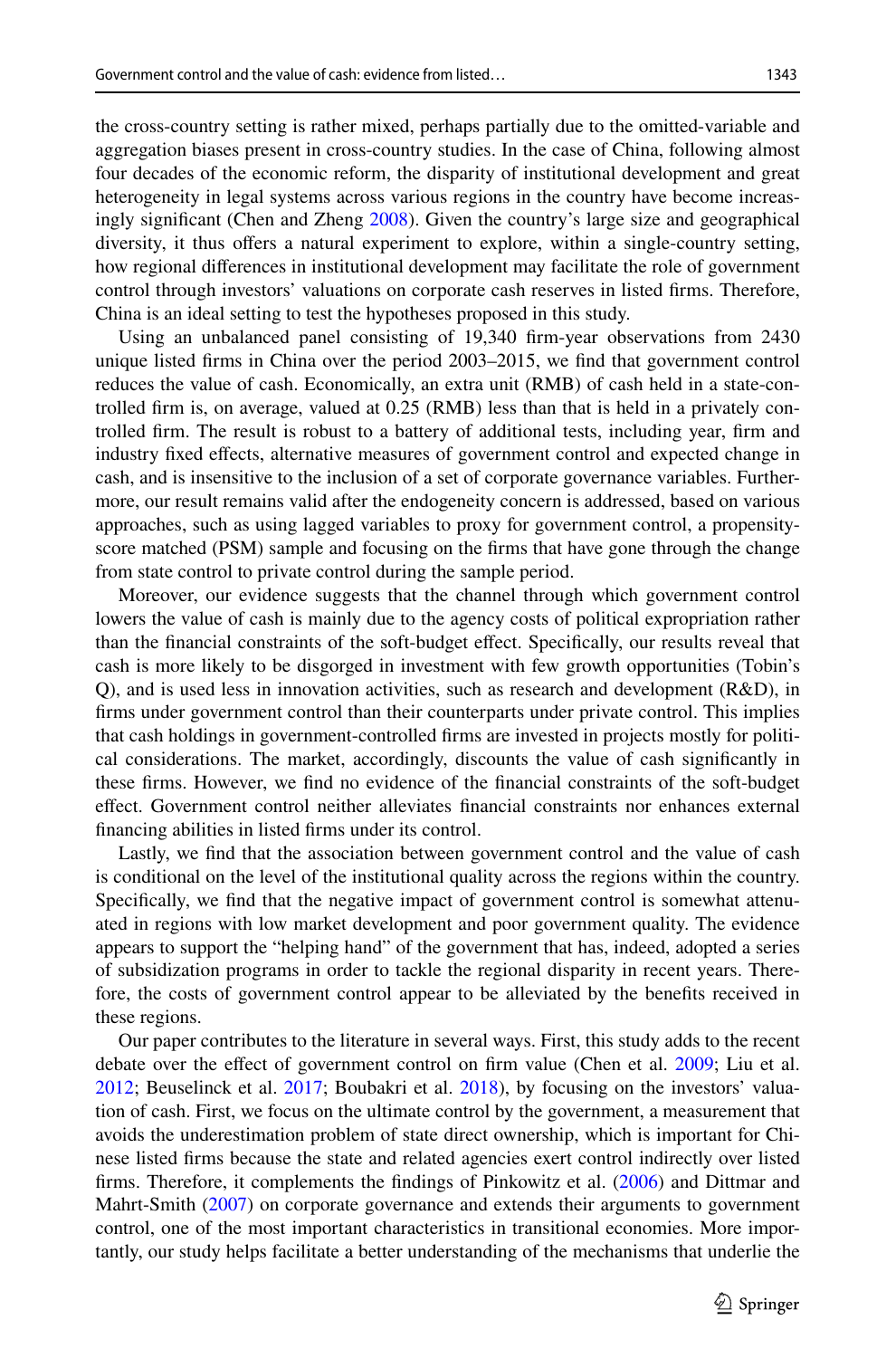relationship that we document by demonstrating that the value-destroying efect is mainly due to the agency costs of political expropriation associated with their socio-economic objectives. This is consistent with recent evidence that government ownership does not necessarily decrease the cost of capital or enhance fnancing ability (Ben-Nasr et al. [2012;](#page-26-11) Firth et al. [2012;](#page-27-9) Borisova et al. [2015;](#page-26-2) Jaslowitzer et al. [2016](#page-27-10)).

Second, our paper adds to the literature relating to the institutional quality on frms' fnancing decisions by providing evidence of their conditional efect on the relationship between government control and the value of cash. Prior research based on a cross-country study provides mixed evidence regarding the benefts and costs of government ownership (Guedhami et al. [2009;](#page-27-11) Beuselinck et al. [2017](#page-26-5); Boubakri et al. [2018](#page-26-0)). We extend this literature by focusing on a single-country setting that can avoid some potential issues encountered in cross-country studies. Our fndings shed new insights that broaden our understanding of the role of the government. In particular, frms located in regions with less developed institutions beneft more from the government owing to its series of development programs, and therefore the negative efect of government control due to political objectives is mitigated to some extent.

The remainder of the paper is organized as follows. In the next section we review the relevant literature and develops the hypothesis, with research design presented in Sect. [3](#page-6-0). Section [4](#page-9-0) includes the main results and robustness tests. Section [5](#page-22-0) discusses the role of institutional development, and Sect. [6](#page-25-0) concludes the paper.

## **2 Literature and hypothesis**

## **2.1 The value of cash holdings**

Cash is an important and valuable asset to frms, especially when other sources of fnance, such as cash flows, debts and equity issuances, are insufficient to finance profitable investment. Liquid assets enable frms to hedge against the changes in growth opportunities and negative cash fow shocks (Opler et al. [1999;](#page-27-3) Almeida et al. [2004](#page-26-6); Acharya et al. [2007](#page-26-12)). Cash is especially important for fnancially constrained frms, as it can help constrained frms to undertake proftable projects that might otherwise be bypassed. Consistent with this view, studies fnd that cash holdings are more valuable to investors for frms with high fnancial constraints (Faulkender and Wang [2006;](#page-27-6) Denis and Sibilkov [2009\)](#page-26-8).

However, one severe cost of cash reserves is related to agency problems. Although many kinds of assets can be turned into private benefts, cash reserves are especially at risk. Compared with hard assets, such as property, plant, equipment (PPE) and inventories, cash holdings can be easily extracted by self-interested managers and controlling shareholders to pursue their personal benefts at the expense of minority shareholders' interests (Jensen and Meckling [1976](#page-27-12); Myers and Rajan [1998](#page-27-5)). When investors anticipate that corporate insiders may use cash holdings for private benefts, they would attach a lower value to cash holdings in such frms, leading to a substantial value destruction pertaining to agency problems. In line with the argument, Pinkowitz et al. [\(2006](#page-27-7)) fnd that cash is worth much lower in countries with lower investor protection. Using management entrenchment and shareholder activism as proxies for corporate governance, Dittmar and Mahrt-Smith [\(2007](#page-26-7)) show that the marginal value of cash, as well as the value of excess cash, is higher in well governed frms than in poorly governed frms. Lee and Lee ([2009\)](#page-27-13) fnd that the negative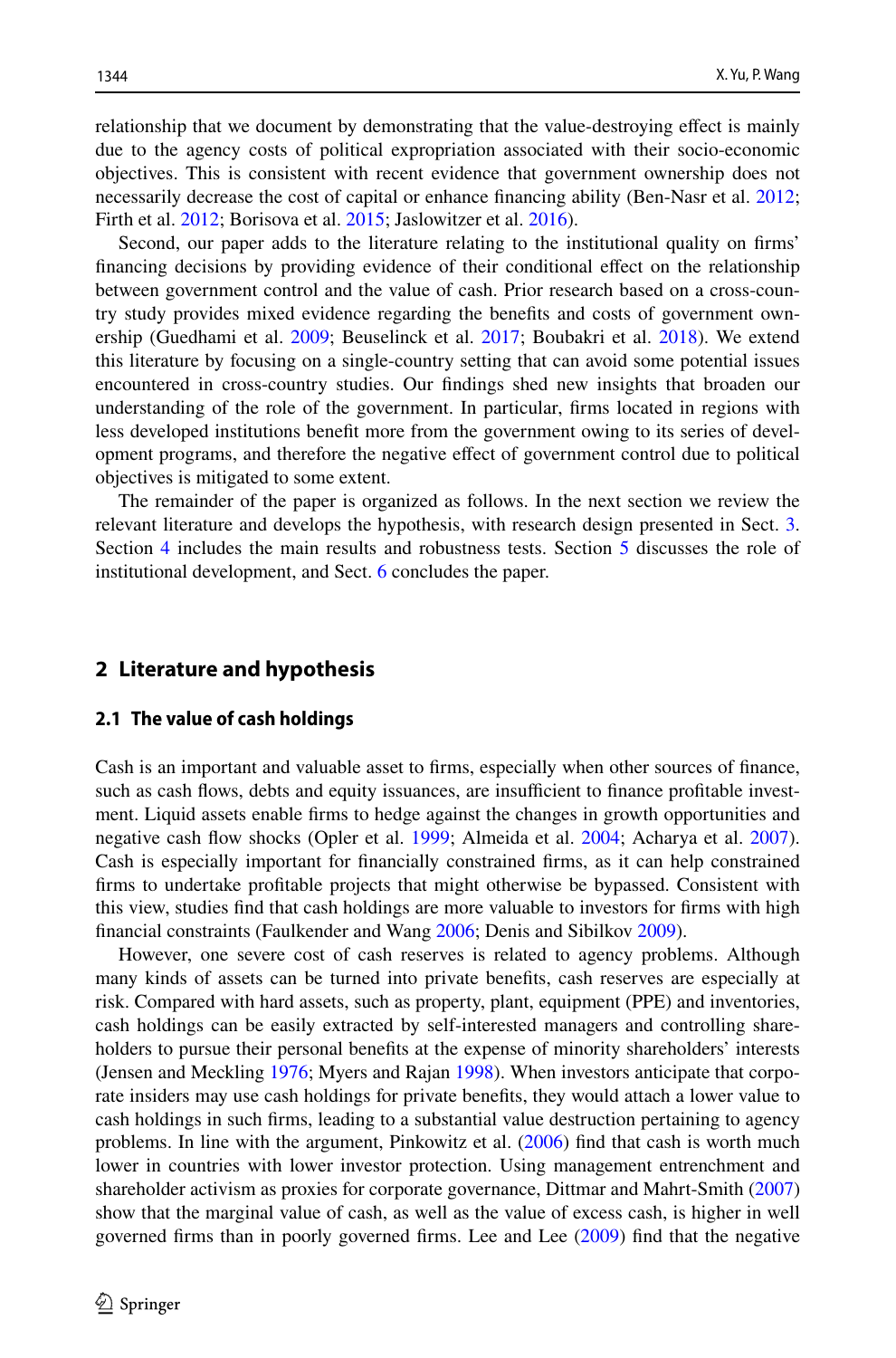relationship between frm value and cash holdings is more pronounced in poorly governed frms, measured by board independence, board size and managerial entrenchment.

#### **2.2 Government control**

In an agency framework, government ownership is associated with political intervention and inefficiency. The "grabbing hands" of the government described by Shleifer and Vishny [\(1998](#page-27-14)) show how frms' resources may be diverted to achieve political objectives or social welfare, such as maintaining a high level of employment and preserving social stability, rather than shareholders' wealth maximization (Boycko et al. [1996](#page-26-1); Shleifer and Vishny [1997](#page-27-0)). In addition, the agency costs of government control may exist in another way, because managers of government-controlled frms are typically entrenched and may exploit their positions and collude with the government to expropriate corporate resources for their own personal agendas and political advantages (Shleifer and Vishny [1994;](#page-27-15) Shleifer [1998\)](#page-27-16). Therefore, governance mechanisms are poor, and the agency costs of managers are severe in government-controlled frms (Vickers and Yarrow [1991\)](#page-27-17). In line with this view, empirical studies find that government ownership leads to investment inefficiency and poor performance in the cross-country setting (Megginson and Netter [2001](#page-27-18); Boubakri et al. [2005,](#page-26-3) [2008;](#page-26-13) Jaslowitzer et al. [2016;](#page-27-10) Chen et al. [2017\)](#page-26-14) and in China (Chen et al. [2008](#page-26-15), [2011b;](#page-26-16) Firth et al. [2012\)](#page-27-9). If the high agency costs associated with political objectives exist, it may inversely afect the value of cash held by frms due to the inefective use of cash perceived by investors.

Another strand of research documents that frms with government involvement are less subject to the threat of fnancial distress due to the implicit government support and the inefective discipline imposed by market investors (Megginson and Netter [2001\)](#page-27-18). Compared with private owners, the government can deploy fscal means, credits and indirect support whenever an SOE falls into fnancial distress, and frms under its control are usually subject to soft-budget constraints. Earlier empirical studies have found that frms with more government ownership receive a disproportionally large share of credit and a low cost of capital (Charumilind et al. [2006;](#page-26-17) Borisova and Megginson [2011](#page-26-18)). However, recent evidence in the literature casts doubt on the benefts of government ownership on corporate fnancing ability. For example, Ben-Nasr et al. [\(2012](#page-26-11)) maintain that government ownership is associated with higher cost of equity due to the agency risk. Similarly, Borisova et al. ([2015\)](#page-26-2) document that government ownership increases the cost of debt in normal periods, consistent with state-induced investment distortions. Jaslowitzer et al. [\(2016](#page-27-10)) further show that government ownership does not mitigate frms' fnancial constraints. Whether frms under government control are subject to low levels of fnancial constrains is still under academic debate. In terms of China, prior literature has shown that SOEs receive a large share of credits (Cull and Xu [2003;](#page-26-19) Gordon and Li [2003\)](#page-27-19) and face a lower degree of fnancial constraints than non-state-owned frms (Guariglia et al. [2011\)](#page-27-20), whereas recent literature fnds no such evidence (Firth et al. [2012;](#page-27-9) Lin and Bo [2012](#page-27-21)). Importantly, large cash holdings enable frms to fnance investment projects without resorting to external fnance (Faulkender and Wang, [2006\)](#page-27-6). Therefore, if government control is associated with low fnancial constraints, the marginal value of cash should be lower in frms under government control than those under private control.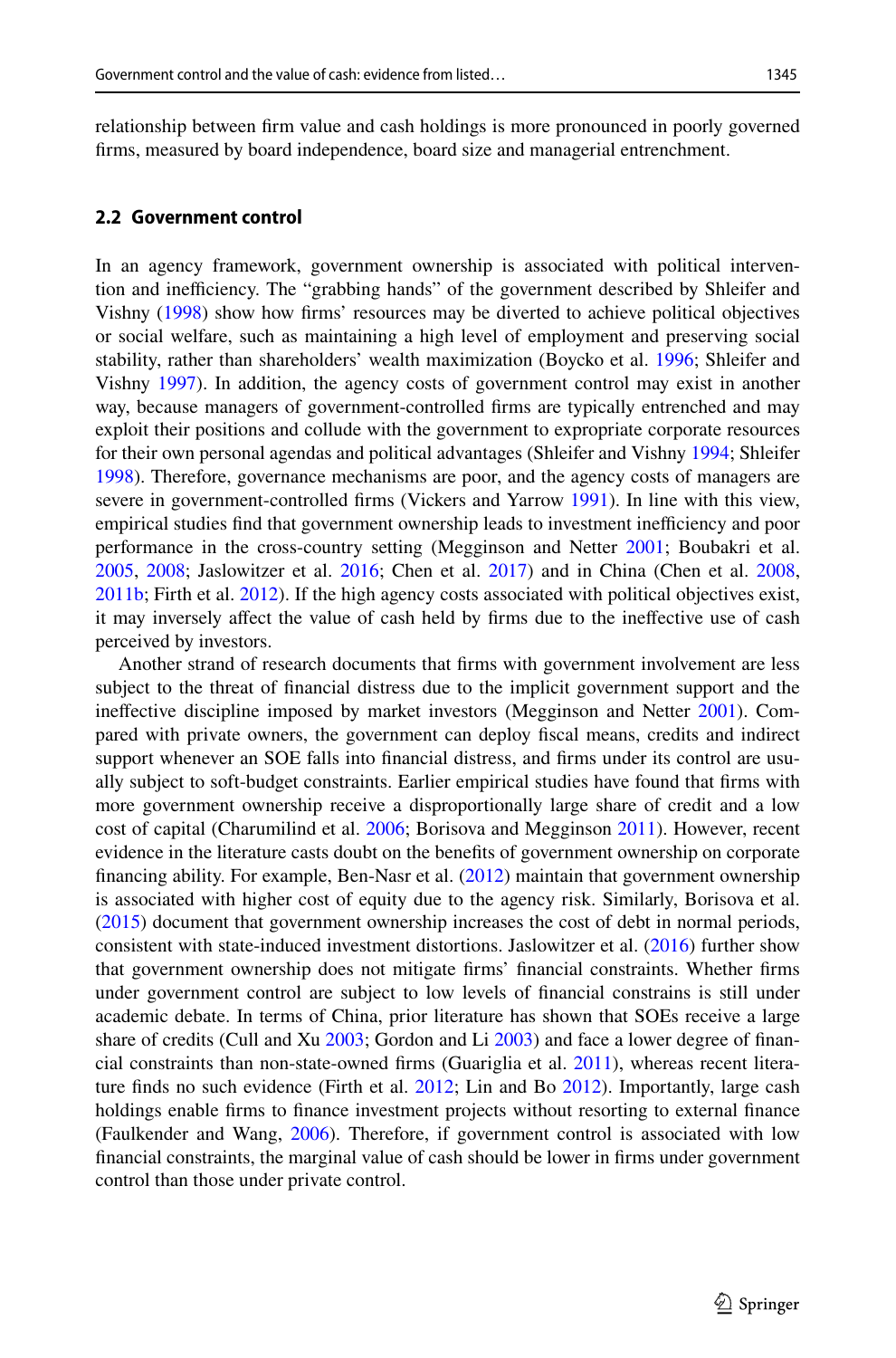Taken together, both the agency costs of political expropriation and the fnancial constraints of the soft-budget efect imply a negative impact of government control on the value of cash, which leads to our frst testable hypothesis, below.

**H1:** The value of cash is lower in frms controlled by the government than in frms controlled by private owners.

## **2.3 The role of institutional development**

The level of institutional development has been considered to be one of the important factors that may afect the impact of government control on corporate policies (La Porta et al. [1999](#page-27-22), [2002](#page-27-23)). The extant literature is largely based on the evidence within the cross-country context, although the results are far from conclusive. For example, Borisova et al. [\(2012\)](#page-26-20) show that government ownership improves (deteriorates) corporate governance in common-law (civillaw) countries, suggesting the relative benefts of government ownership in regions with better investor protection. Similar fndings are also reported by Beuselinck et al. ([2017](#page-26-5)) and Bou-bakri et al. [\(2018](#page-26-0)). Another strand of scholarship finds, on the contrary, that firms benefit from close connections to the state and politicians in both developed and developing countries, and the benefts are found to be generally more pronounced in markets with relatively low institutional development and weak legal systems (Faccio [2006](#page-27-24); Boubakri et al. [2012,](#page-26-21) [2013b](#page-26-22)). However, what is unclear in the extant literature is how government control in corporate decisions may depend on the institutional development within a single-country setting. Given the issues encountered in a cross-country setting, such as an inability to control for the variation in culture and policy changes, this is another research gap that we intend to address in this study.

In China, fscal decentralization from central to local governments—since the economic reform began in 1978—has created well documented regional imbalances across its 31 provinces, autonomous regions and municipalities, with the coastal provinces being much advanced than the interior provinces. For example, the average gross regional product (GRP) per capita was RMB 76,549.38 for the most developed province (Beijing) and RMB 13,927.39 for the less developed western region (Guizhou) during our sample period. The vast regional disparities are primarily attributed to development policies implemented by the government, which were in favor of the coastal areas in the earlier stage of the reform, and which have accelerated since the early 1990s. In order to improve regional development and reduce regional diferences, the government plays as a more instrumental role in introducing a series of development programs, such as the western development strategy launched in late 1990; the north-east revival strategy in 2003; and the rise of central China in more recent years, which help to enhance economic development in less developed provinces (Chen and Zheng [2008](#page-26-10)). Thus, it is likely that frms controlled by the government in less developed regions will receive more economic rents due to the favorable shift of fnancing contracts and fnancial subsidies from the state, which may alleviate the negative impact of investors' valuation on cash in regions with low institutional development and weak legal systems. Therefore, our second testable hypothesis is stated below.

**H2:** The negative impact of government control on the value of cash is attenuated in regions with less developed institutions.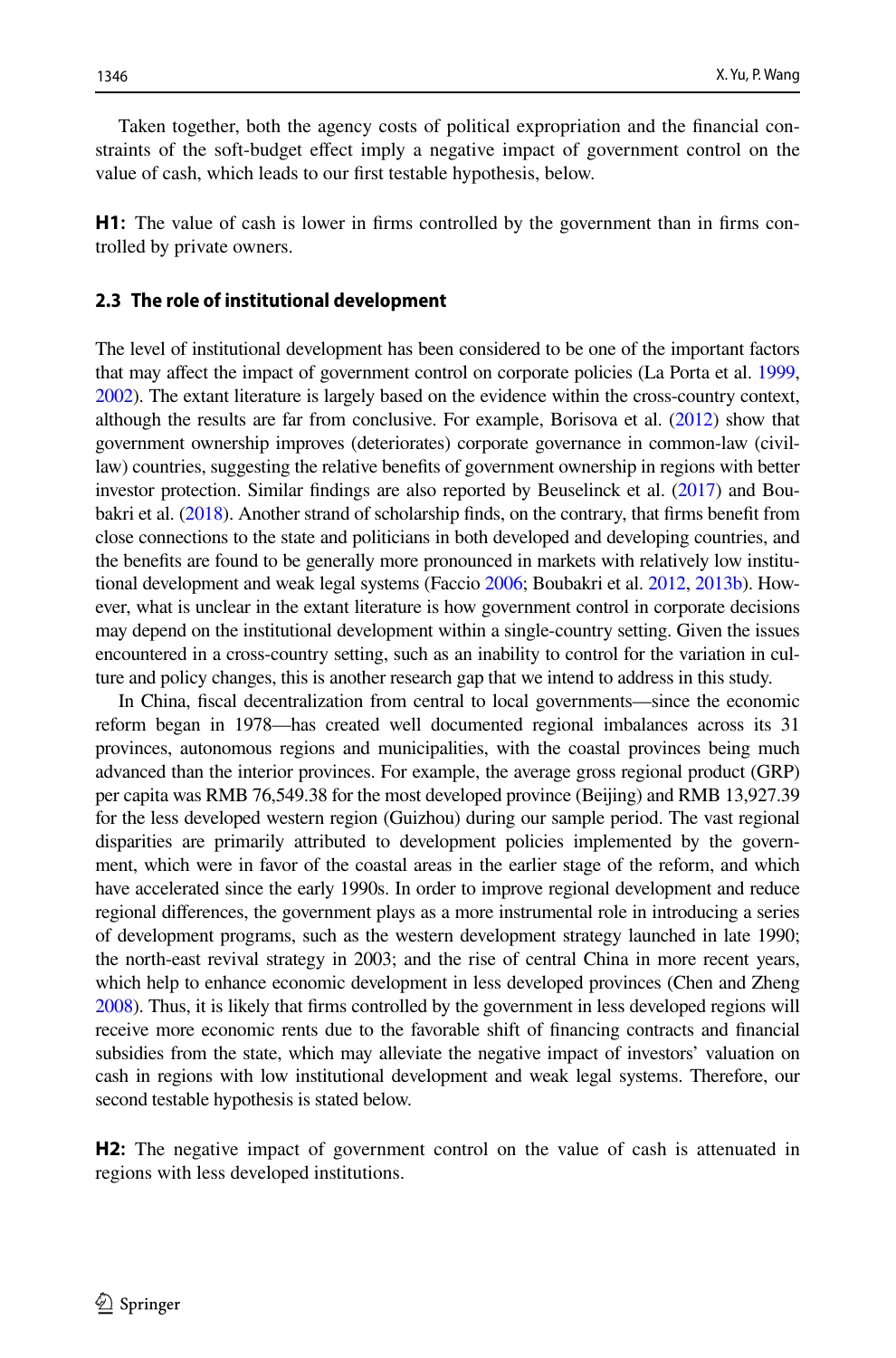## <span id="page-6-0"></span>**3.1 Sample**

Our sample includes all A-share frms listed on the Shenzhen Stock Exchange (SZSE) and Shanghai Stock Exchange (SHSE) during the period 2003–2015. The sample period starts in 2003, which is the year when Chinese listed frms were required to disclose their controlling shareholders in annual reports, the information required to identify whether a frm is controlled by the state or by a private owner. Financial data is extracted from the China Stock Market and Accounting Research (CSMAR) database. We follow customary practices to exclude frms in the fnancial industry. We then delete frm-year observations with missing stock returns and negative equities and net assets (i.e. total assets minus cash and cash equivalents). All frms included in the sample have an ultimate controlling shareholder, either the state or a private owner. Firm-year observations with no or multiple types of ultimate controlling shareholders are also excluded.<sup>[1](#page-6-1)</sup> An included firm is required to have more than two consecutive years of data. Our fnal unbalanced panel consists of 19,340 frm-year observations with 2430 unique frms.

## **3.2 Measurement of government control**

Government control is measured according to the ultimate control right, as opposed to direct government ownership. Since the state can exert control indirectly through control rights, using ultimate control can better capture the extent of state infuence on frms' fnancial decisions than ownership (Bortolotti and Faccio [2009\)](#page-26-9). For each year, the type of ultimate controlling shareholder is identifed from annual reports. A frm is classifed as government-controlled if it is ultimately controlled by the state or state agencies, such as a state asset-management bureau, or a state-owned enterprise. Otherwise, it is classifed as a firm controlled by private owners.<sup>[2](#page-6-2)</sup> We define a dummy variable, *GOV*, which is equal to one for government-controlled frms, and zero for privately controlled frms.

In the robustness test, three alternative measures of government control are constructed in order to further determine the efective control of the state at the ultimate level. The frst and second alternative measures, *GOV1* and *GOV2*, are defned as dummy variables taking the value of one if the government's ultimate control right is greater than 10% and 20% (Claessens et al. [2002\)](#page-26-23), respectively, and zero otherwise, and the third alternative measure, following Boubakri et al. [\(2018](#page-26-0)), is a continuous variable, *GOV\_cont*, defned as the state's ultimate control rights in government-controlled frms, which is determined by the weakest link along the control chain, and zero for privately controlled frms.

<span id="page-6-1"></span><sup>1</sup> 268 frm-year observations were excluded due to no or multiple types of ultimate controlling shareholders.

<span id="page-6-2"></span><sup>&</sup>lt;sup>2</sup> Privately controlled firms include a few firms controlled by foreign investors.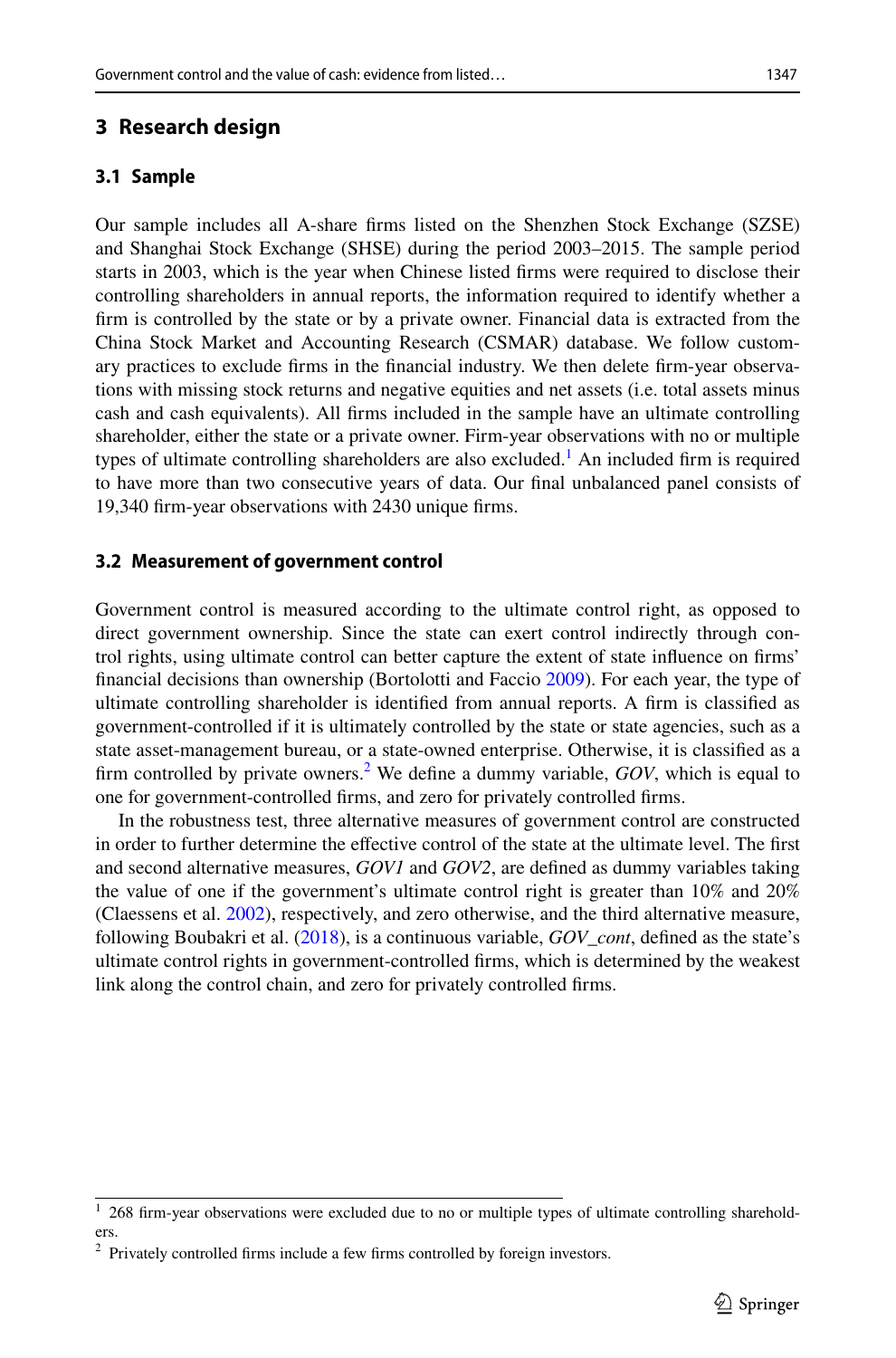## **3.3 Model specifcation**

We investigate the effect of government control on the value of cash based on a model akin to that of Faulkender and Wang  $(2006)^3$  $(2006)^3$  $(2006)^3$ :

<span id="page-7-2"></span>
$$
r_{i,t} - R_{i,t}^B = \beta_0 + \beta_1 \Delta CASH_{i,t} + \beta_2 \Delta CASH_{i,t} \times GOV_{i,t} + \beta_3 \Delta EBIT_{i,t} + \beta_4 \Delta NA_{i,t} + \beta_5 \Delta INT_{i,t} + \beta_6 \Delta DIV_{i,t} + \beta_7 CASH_{i,t-1} + \beta_8 MLEV_{i,t} + \beta_9 NF_{i,t} + \beta_{10} CASH_{i,t-1} \times \Delta CASH_{i,t} + \beta_{11} MLEV_{i,t} \times \Delta CASH_{i,t} + \beta_{12} GOV_{i,t} \tag{1}
$$
  
+  $\varepsilon_{i,t}$ 

where the dependent variable,  $r_{i,t} - R_{i,t}^B$ , is the change in firm value, measured by excess stock return, calculated as the stock return for frm *i* minus the return of stock *i*'s benchmark portfolio over fscal year *t*. The benchmark portfolios are 25 Fama and French portfo-lios formed on size and book-to-market ratio.<sup>[4](#page-7-1)</sup>  $\Delta$  refers to the change of a variable between two consecutive years. *CASH* is cash and cash equivalents. Similar to Faulkender and Wang ([2006\)](#page-27-6), we frst use the realized change in cash, on the assumption that the expected change is zero. Three alternative defnitions of expected change in cash are used in the robustness test. *GOV* represents government control. Control variables include earnings before interest and taxes (*EBIT*), net assets (*NA*), interest expenses (*INT*), common dividends paid (*DIV*), total debts divided by the market value of equity (*MLEV*) and net equity and debt fnancing (*NF*). All variables except for *GOV* and *MLEV* are defated by the one-year lagged market value of equity. The full variable description is shown in Table [1.](#page-8-0)

Our variables of interest are the change in cash (∆*CASH*) and its interaction with government control (∆*CASH*×*GOV*). Since excess stock return and the change in cash are both normalized by the previous year's market value of equity, the coefficient on ∆*CASH* measures the change in shareholder value following one unit change in cash held by the firm (i.e. the marginal value of cash). The effect of government control on the value of cash is determined by the coefficient on the interaction between the change in cash and government control  $(\beta_2)$ . According to our first hypothesis, an extra unit of cash added to the firm will result in a smaller increase in market value if the frm is controlled by the state, which predicts a negative coefficient on  $\beta_2$ .

## **3.4 Descriptive statistics**

Table [2](#page-10-0) reports the summary statistics of the main variables. As shown in Panel A, the mean of government control is 52.4%, suggesting that over half of the listed frms in China are ultimately controlled by the state during our sample period. This fgure is much lower than what is reported in prior studies (Chen et al. [2011b](#page-26-16); Firth et al. [2012\)](#page-27-9). This diference is due to the increase in newly listed privately controlled frms, especially from 2008 onwards. In addition, the distributional characteristics of the control variables in our model are similar to the US-based data (Faulkender and Wang [2006;](#page-27-6) Dittmar and Mahrt-Smith [2007](#page-26-7); Chou and Feng [2019](#page-26-24)) and China-based data (Megginson et al. [2014](#page-27-8); Xu et al. [2016\)](#page-28-0).

<span id="page-7-0"></span><sup>&</sup>lt;sup>3</sup> The change in R&D expenses is excluded from the equation due to missing data in the early sample period.

<span id="page-7-1"></span>Since there are no Fama and French portfolios available for Chinese stock markets, we follow Fama and French [\(1993](#page-27-25)) and classify frms into one of 25 portfolios based on the intersections between the market value of equity and book-to-market ratio quintiles independently at the beginning of each year.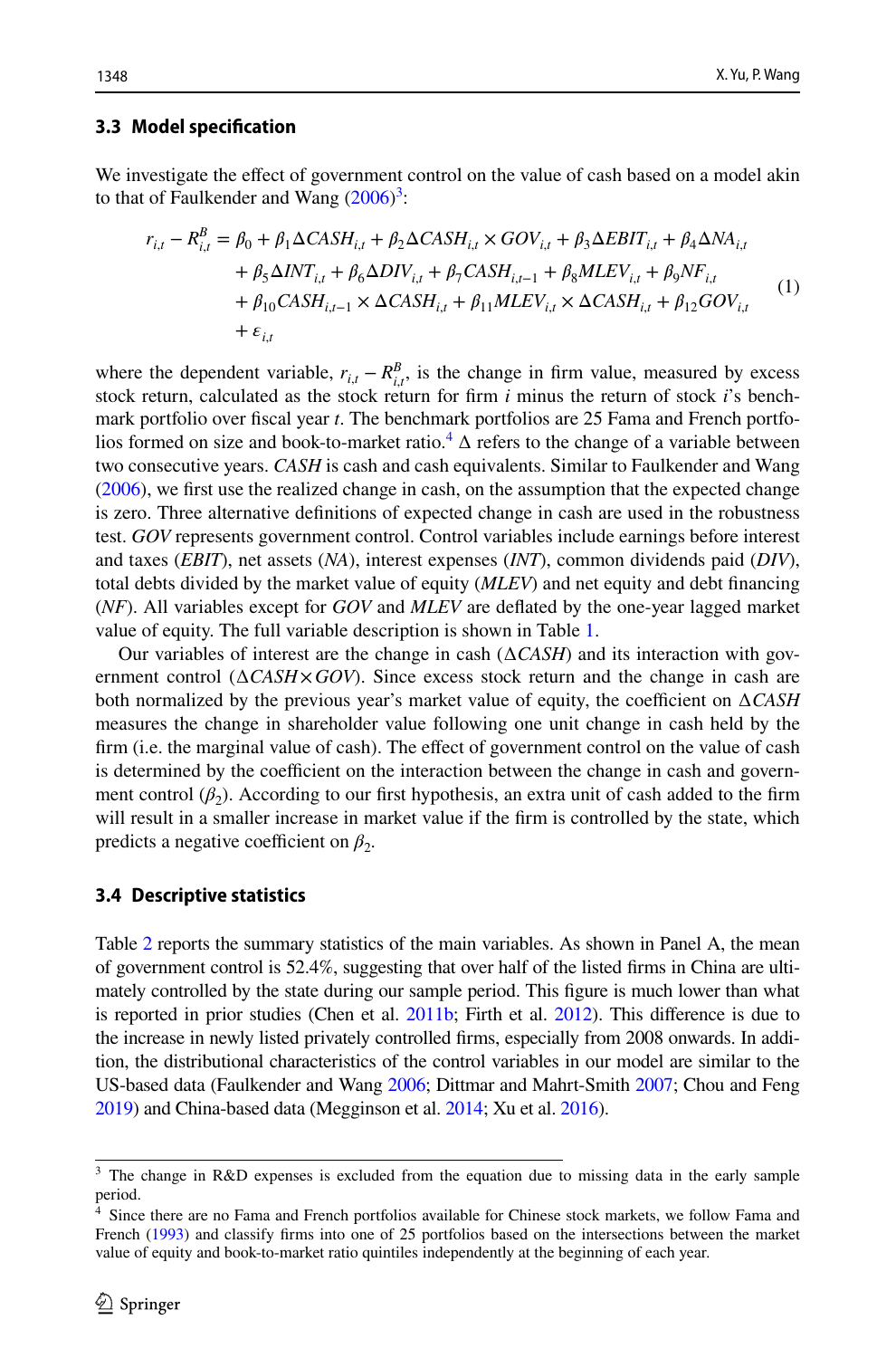| Variable         | Definition                                                                                                                                                                                                                                     |
|------------------|------------------------------------------------------------------------------------------------------------------------------------------------------------------------------------------------------------------------------------------------|
| GOV              | A dummy variable set to one if the ultimate controller is a government institution, and<br>zero otherwise                                                                                                                                      |
| <i>GOVI</i>      | A dummy variable set to one if a government institution ultimately controls the firm at<br>above 10% control rights, and zero otherwise                                                                                                        |
| GOV <sub>2</sub> | A dummy variable set to one if a government institution ultimately controls the firm at<br>above 20% control rights, and zero otherwise                                                                                                        |
| GOV_cont         | Government's ultimate control rights in government-controlled firms, and zero in pri-<br>vately controlled firms                                                                                                                               |
| State ownership  | The percentage of legally defined state-owned shares                                                                                                                                                                                           |
| Transfer         | A dummy variable set to one in year when firm is transferred to private owners and after-<br>wards, and zero in years preceding the transformation                                                                                             |
| $r - R^B$        | Excess stock return, where r is the stock return and $R^B$ is the corresponding benchmark<br>portfolio return in the same year                                                                                                                 |
| CASH             | Cash and cash equivalents                                                                                                                                                                                                                      |
| <b>MVE</b>       | The market value of equity                                                                                                                                                                                                                     |
| EBIT             | Earnings before interest and taxes                                                                                                                                                                                                             |
| ΝA               | Net assets, defined as total assets minus cash and cash equivalents                                                                                                                                                                            |
| INT              | Interest expenses                                                                                                                                                                                                                              |
| DIV              | Cash dividends                                                                                                                                                                                                                                 |
| <b>MLEV</b>      | Market leverage, defined as total debts divided by the market value of assets                                                                                                                                                                  |
| NF               | Net financing, defined as the sum of net proceeds from equity and debt issuance                                                                                                                                                                |
| <b>MOWN</b>      | The percentage of shares owned by managers                                                                                                                                                                                                     |
| INST             | The percentage of shares owned by domestic mutual funds and QFII                                                                                                                                                                               |
| EXCESS           | The ratio of control rights to cash-flow rights by the ultimate controllers                                                                                                                                                                    |
| <i>ANACOV</i>    | The natural logarithm of one plus the number of analysts following the firm                                                                                                                                                                    |
| <i>INCR_INV</i>  | Increase in investment, defined as a dummy variable set to one if a firm increases invest-<br>ment in the next year, and zero otherwise; Investment is measured by capital expendi-<br>ture or the sum of capital expenditure and acquisitions |
| INCR_RD          | Increase in R&D, defined as a dummy variable set to one if a firm increases research and<br>development expenses in the next year, and zero otherwise                                                                                          |
| $\varrho$        | Tobin's q, defined as the market value of equity plus liabilities divided by total assets<br>minus intangible assets and goodwill                                                                                                              |
| SIZE             | The natural logarithm of total assets adjusted using the CPI deflator                                                                                                                                                                          |
| СF               | Operating cash flow, defined as net cash flow from operating activities                                                                                                                                                                        |
| <b>BLEV</b>      | Book leverage, defined as total debts divided by the book value of total assets                                                                                                                                                                |
| DIV              | A dummy variable set to one if the firm pays out dividends, and zero otherwise                                                                                                                                                                 |
| SG               | The growth rate of sales                                                                                                                                                                                                                       |
| ROA              | Earnings before interest and taxes divided by total assets                                                                                                                                                                                     |
| MB               | Market to book ratio, defined as the market value of equity plus total liabilities divided by<br>the book value of assets                                                                                                                      |
| <b>CAPEX</b>     | Capital expenditures, defined as cash paid to acquire and construct fixed assets, intangible<br>assets and other long-term assets minus the cash received from the disposals of fixed<br>assets, intangible assets and other long-term assets  |
| NWC              | Net working capital, defined as current assets minus cash and cash equivalents minus<br>current liabilities                                                                                                                                    |
| STD              | Short-term debts                                                                                                                                                                                                                               |
| GEI              | Gross equity issued, defined as the amount of proceeds from equity issues                                                                                                                                                                      |

## <span id="page-8-0"></span>**Table 1** Variable defnition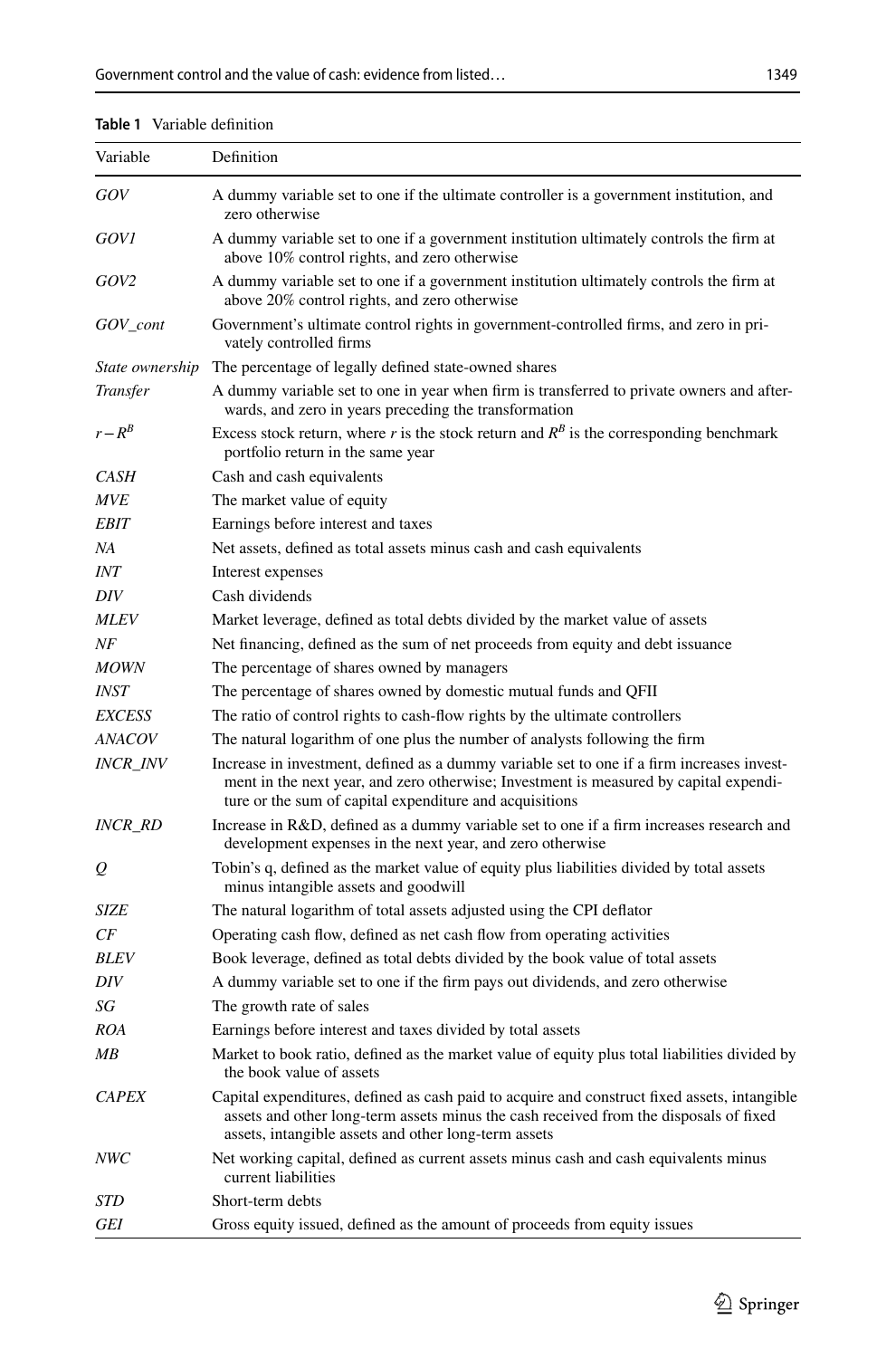| <b>Table 1</b> (continued) |                                                                                                                                  |
|----------------------------|----------------------------------------------------------------------------------------------------------------------------------|
| Variable                   | Definition                                                                                                                       |
| NDI                        | Net debt issued, defined as the amount of cash received from issuing bonds or obtaining<br>bank loans minus repayments           |
| AGE                        | The natural logarithm of one plus the number of years after the initial public offering                                          |
| <b>MKT</b>                 | The composite NERI index of marketization at the province level                                                                  |
| BANK                       | The NERI index of banking liberalization at the province level                                                                   |
| <b>GOVT</b>                | The NERI index of government decentralization in the economy at the province level                                               |
| <b>FISC</b>                | The government fiscal condition, measured by local government fiscal revenue divided<br>fiscal expenditure at the province level |
| <b>NADM</b>                | The government non-arbitrary revenue, measured by the percentage of local government                                             |

*EMP* The condition of employment, measured by the employment rate at the province level

non-administrative revenue at the province level

*GRP* The natural logarithm of gross regional product at the province level *GRPGTH* The growth rate of gross regional product at the province level

We split firms into those controlled by the state and by private owners, as shown in Panel B, where t- and Wilcoxon-tests are employed to compare the mean and median diference of each variable between the two groups, respectively. The government-controlled frms, on average, have a relatively higher fgure than privately controlled frms for all control variables relating to the value of cash, including the change in cash, change in proftability, change in interest expenses and market leverage.

Panel C displays the distribution of government control over the sample period. It is worth noting that the percentage of shares owned directly by the state declines signifcantly from 36.4% in 2003 to only 2.8% in 2015, as shown in Panel C. However, the government still retains substantial control of privatized frms as the ultimate controlling shareholder (52.4% on average), or through ultimate control rights (21.8% on average). Therefore, it is highly likely that using state ownership as a proxy for government control may underestimate the infuential power of government on frms under its control. All continuous fnancial variables are winsorized at the top and bottom 1% level to minimize the efect of outliers.

# <span id="page-9-0"></span>**4 Main results**

## **4.1 Government control and the value of cash**

Table [3](#page-12-0) reports the estimation results in Panel A and the marginal value of cash calculated for an average firm in Panel B.<sup>[5](#page-9-1)</sup> The baseline regression, similar to Faulkender and Wang ([2006\)](#page-27-6), without government control included, is reported in column 1 of Panel A. The coefficient estimate shows that an extra unit (RMB) of cash increases shareholder wealth

<span id="page-9-1"></span><sup>5</sup> Panel B of Table [3](#page-12-0) shows the marginal value of cash for an average frm in our sample. It is calculated based on the coefficient estimates from Panel A, or more specifically, it equals the coefficient on the change in cash plus the sample means of all variables that interact with the change in cash times the corresponding interaction coefficients. For example, in the baseline regression, the mean firm has cash holdings of 19.8% of lagged market equity and a market leverage of 13.9%. The marginal value of cash is calculated as 1.618  $-1.472 \times 0.198 - 2.352 \times 0.139 = 1.00$ .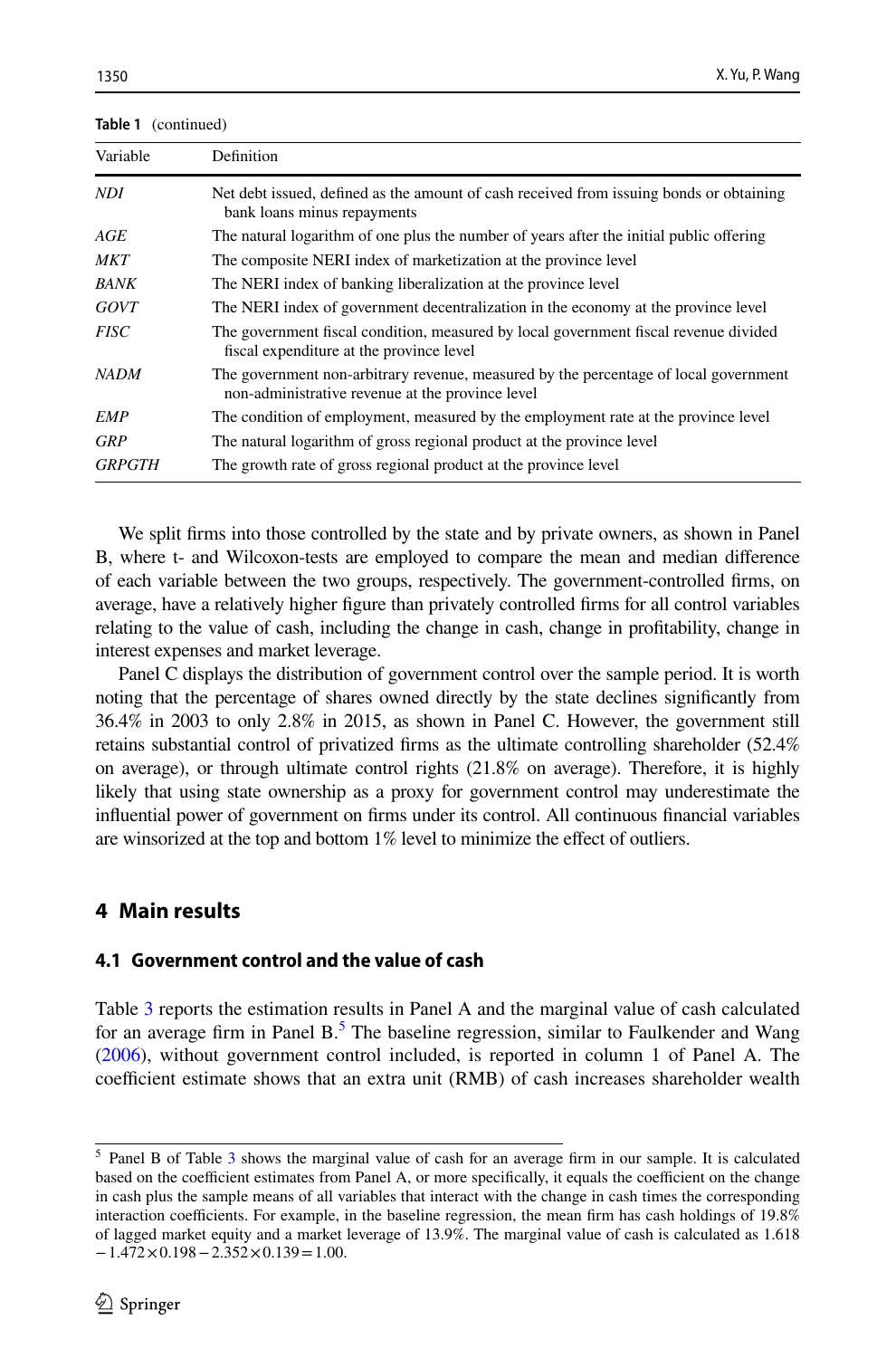| Variable             | N                                        | Mean                                                                    | p25                                  | Median   | p75        | <b>SD</b>           |
|----------------------|------------------------------------------|-------------------------------------------------------------------------|--------------------------------------|----------|------------|---------------------|
| Panel A: Full sample |                                          |                                                                         |                                      |          |            |                     |
| GOV                  | 19,340                                   | 0.524                                                                   | 0.000                                | 1.000    | 1.000      | 0.499               |
| $r - R^B$            | 19,340                                   | $-0.010$                                                                | $-0.284$                             | $-0.081$ | 0.150      | 0.563               |
| $\Delta$ CASH        | 19,340                                   | 0.014                                                                   | $-0.038$                             | 0.003    | 0.048      | 0.117               |
| <b>CASH</b>          | 19,340                                   | 0.198                                                                   | 0.079                                | 0.153    | 0.276      | 0.159               |
| <b>AEBIT</b>         | 19,340                                   | 0.010                                                                   | $-0.012$                             | 0.005    | 0.026      | 0.072               |
| ΔNA                  | 19,340                                   | 0.161                                                                   | 0.012                                | 0.090    | 0.227      | 0.298               |
| $\Delta INT$         | 19,340                                   | 0.002                                                                   | $-0.002$                             | 0.001    | 0.005      | 0.010               |
| <b>ADIV</b>          | 19,340                                   | 0.001                                                                   | $-0.001$                             | 0.000    | 0.003      | 0.013               |
| MLEV                 | 19,340                                   | 0.139                                                                   | 0.027                                | 0.107    | 0.219      | 0.129               |
| $N\!F$               | 19,340                                   | 0.050                                                                   | $-0.014$                             | 0.010    | 0.092      | 0.168               |
| Variable             | Government-controlled<br>$(N = 10, 134)$ |                                                                         | Privately controlled<br>$(N = 9206)$ |          | t-value    | Wilcoxon<br>Z-value |
|                      | Mean                                     | Median                                                                  | Mean                                 | Median   |            |                     |
|                      |                                          | Panel B: Government-controlled and privately controlled firms           |                                      |          |            |                     |
| $r - R^B$            | $-0.024$                                 | $-0.077$                                                                | 0.005                                | $-0.086$ | $-3.67***$ | $-0.78$             |
| $\triangle CASH$     | 0.023                                    | 0.008                                                                   | 0.005                                | $-0.003$ | 10.79***   | 14.42***            |
| <b>CASH</b>          | 0.194                                    | 0.150                                                                   | 0.202                                | 0.158    | $-3.32***$ | $-3.13***$          |
| $\triangle EBIT$     | 0.012                                    | 0.006                                                                   | 0.009                                | 0.005    | 2.75***    | 3.27***             |
| $\triangle$ NA       | 0.161                                    | 0.083                                                                   | 0.160                                | 0.098    | 0.12       | $-6.04***$          |
| $\Delta INT$         | 0.003                                    | 0.001                                                                   | 0.002                                | 0.001    | 7.36***    | 5.60***             |
| $\Delta DIV$         | 0.001                                    | 0.000                                                                   | 0.001                                | 0.000    | $2.11**$   | 0.93                |
| MLEV                 | 0.164                                    | 0.139                                                                   | 0.110                                | 0.077    | 29.84***   | 29.31***            |
| NF                   | 0.054                                    | 0.012                                                                   | 0.044                                | 0.009    | $4.17***$  | 1.61                |
| Year                 |                                          | GOV                                                                     |                                      | GOV_cont |            | State ownership     |
|                      |                                          | Panel C: Mean values of government control and state ownership per year |                                      |          |            |                     |
| 2003                 |                                          | 0.750                                                                   |                                      | 0.349    |            | 0.364               |
| 2004                 |                                          | 0.713                                                                   |                                      | 0.330    |            | 0.354               |
| 2005                 |                                          | 0.697                                                                   |                                      | 0.311    |            | 0.339               |
| 2006                 |                                          | 0.665                                                                   |                                      | 0.261    |            | 0.288               |
| 2007                 |                                          | 0.649                                                                   |                                      | 0.252    |            | 0.256               |
| 2008                 |                                          | 0.625                                                                   |                                      | 0.246    |            | 0.218               |
| 2009                 |                                          | 0.589                                                                   |                                      | 0.235    |            | 0.121               |
| 2010                 |                                          | 0.560                                                                   |                                      | 0.224    |            | 0.089               |
| 2011                 |                                          | 0.468                                                                   |                                      | 0.190    |            | 0.062               |
| 2012                 |                                          | 0.408                                                                   |                                      | 0.170    |            | 0.048               |
| 2013                 |                                          | 0.390                                                                   |                                      | 0.162    |            | 0.036               |
| 2014                 |                                          | 0.393                                                                   |                                      | 0.163    |            | 0.032               |
| 2015                 |                                          | 0.375                                                                   |                                      | 0.154    |            | 0.028               |
|                      |                                          |                                                                         |                                      |          |            |                     |

<span id="page-10-0"></span>**Table 2** Descriptive statistics of main variables

This table provides summary statistics of key variables for the full sample in Panel A and for the government-controlled and privately controlled frms in Panel B and mean values of government control and state ownership per year in Panel C. Δ indicates the change from the previous year. All variables except *MLE*V are defated by the lagged market value of equity (*MVE*). The defnitions of all variables are in Table [1](#page-8-0). The t- and Wilcoxon-tests are employed to compare the mean and median diference of each variable between government-controlled frms and privately controlled frms in Panel B

Average 0.524 0.218 0.218 0.139

\*\*\*, \*\* and \* denote significance at the 1%, 5%, and 10% levels, respectively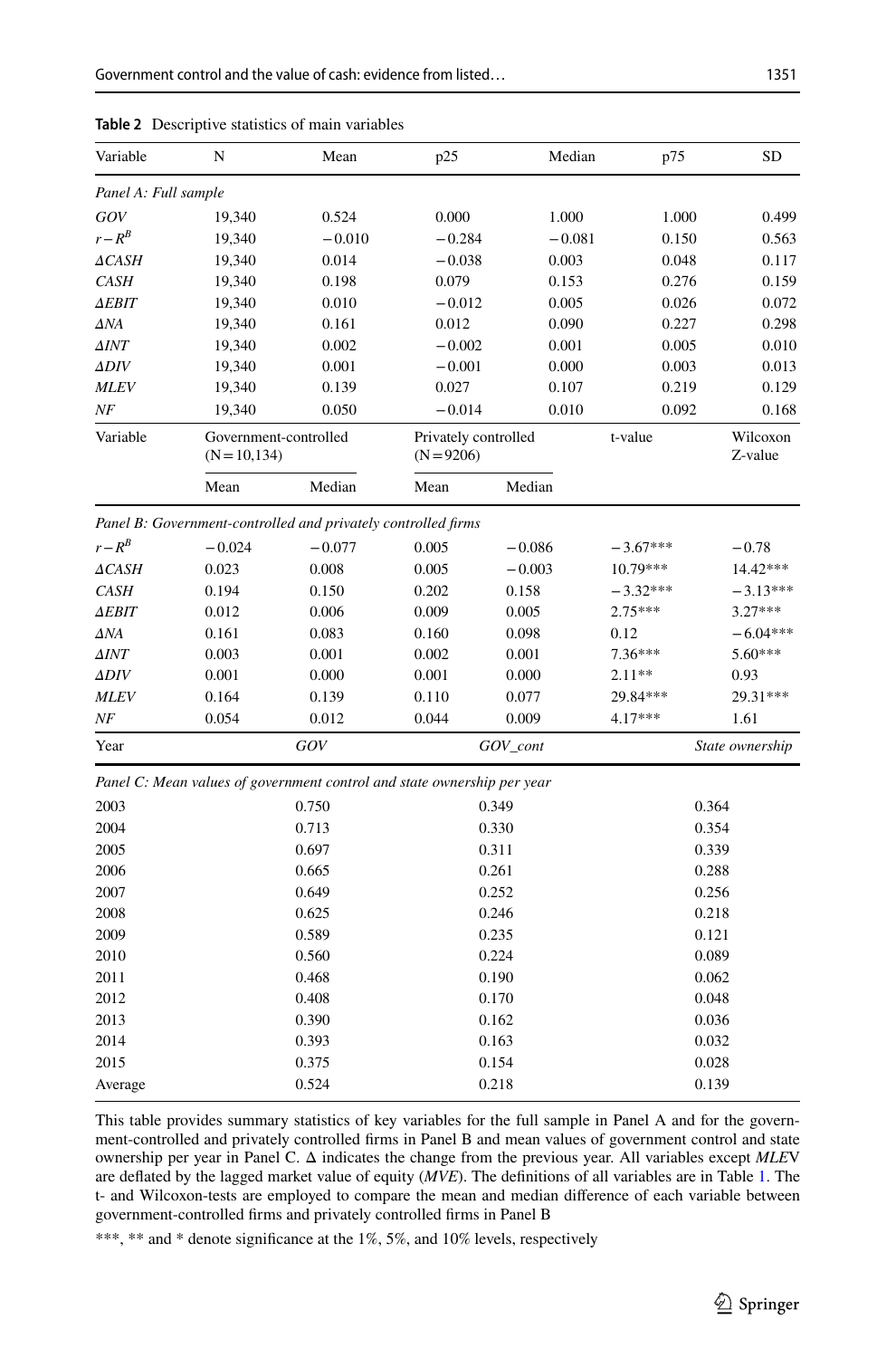by RMB 1.62 if a frm has no cash holdings or debts. As reported in column 1 of Panel B, on average, the value of an additional RMB of cash holdings to shareholders in the mean frm is RMB 1.00. Our result is very similar to what is found by Faulkender and Wang ([2006\)](#page-27-6), who report a slightly lower marginal value of cash to shareholders of US \$0.94. One potential reason for the diference is that frms in China, as in many emerging countries, regard fnancial constraints as one of their primary obstacles to funding proftable investments, given the country's high speed of development (Cull et al. [2015\)](#page-26-25). Therefore, cash is more valuable to shareholders in China than in the US due to operational considerations and precautionary motives (Faulkender and Wang [2006](#page-27-6); Denis and Sibilkov [2009](#page-26-8)).

All control variables are signifcant with expected signs, consistent with the literature (Faulkender and Wang [2006;](#page-27-6) Dittmar and Mahrt-Smith [2007](#page-26-7)). Specifcally, we fnd that the excess stock return is positively correlated with the change in proftability, the change in net assets, the change in interest expenses, the change in dividends and lagged cash holdings; and it is negatively associated with market leverage. The coefficients on the change in cash interacted with cash holdings and with market leverage are both signifcantly negative, supporting the view that the value of cash decreases as a frm holds more cash and debts. The results are plausible, since frms with little or no cash reserves tend to have costly access to external fnance, thereby benefting the most from additional liquid assets. Similarly, since the likelihood of default increases with the level of debts, the value of cash decreases with debts.

In column 2, government control, measured by government dummy, and its interaction with the change in cash are included. The coefficient on the interaction term ∆*CASH*×*GOV* is negative and statistically signifcant. Economically, an extra unit (RMB) of cash held in an average frm controlled by the government is valued RMB 0.25 less than that is held in a privately controlled frm. To address the concern of time-specifc and time-invariant frm- or industry- level factors, we run the fxed efects regression controlling for year and industry or frm heterogeneity, as shown in columns 3 and 4, respectively. The results indicate clearly that our main fnding continues to hold.

We then partition our sample into government-controlled and privately controlled frms, and conduct a subsample analysis as a comparison. The regression results and the diference of government- and privately controlled frms are shown in columns 5–7. The coefficient on  $\Delta$ *CASH* is 1.48 and 1.91 in firms controlled by the government and by private owners, respectively. The difference  $(-0.43)$  is statistically significant at the 5% level. Moreover, the signifcance and magnitude of the control variables vary across the two subsamples. Specifcally, frm value, measured as the excess stock return, is less positively afected by a change in proftability or change in net assets and is more positively afected by a change in dividends and cash holdings in state-controlled frms compared to privately controlled ones. The negative efect of market leverage on the excess stock return is weaker in state-controlled frms than in privately controlled frms. Interestingly, the value of cash decreases less as market leverage increases in state-controlled frms than in privately controlled frms. One possible explanation is that the likelihood of default is low in frms controlled by the state due to the implicit bailout guarantee during distress.

Overall, the evidence presented in this section is in line with our frst hypothesis, suggesting that the value of cash is discounted by investors for frms under the government control.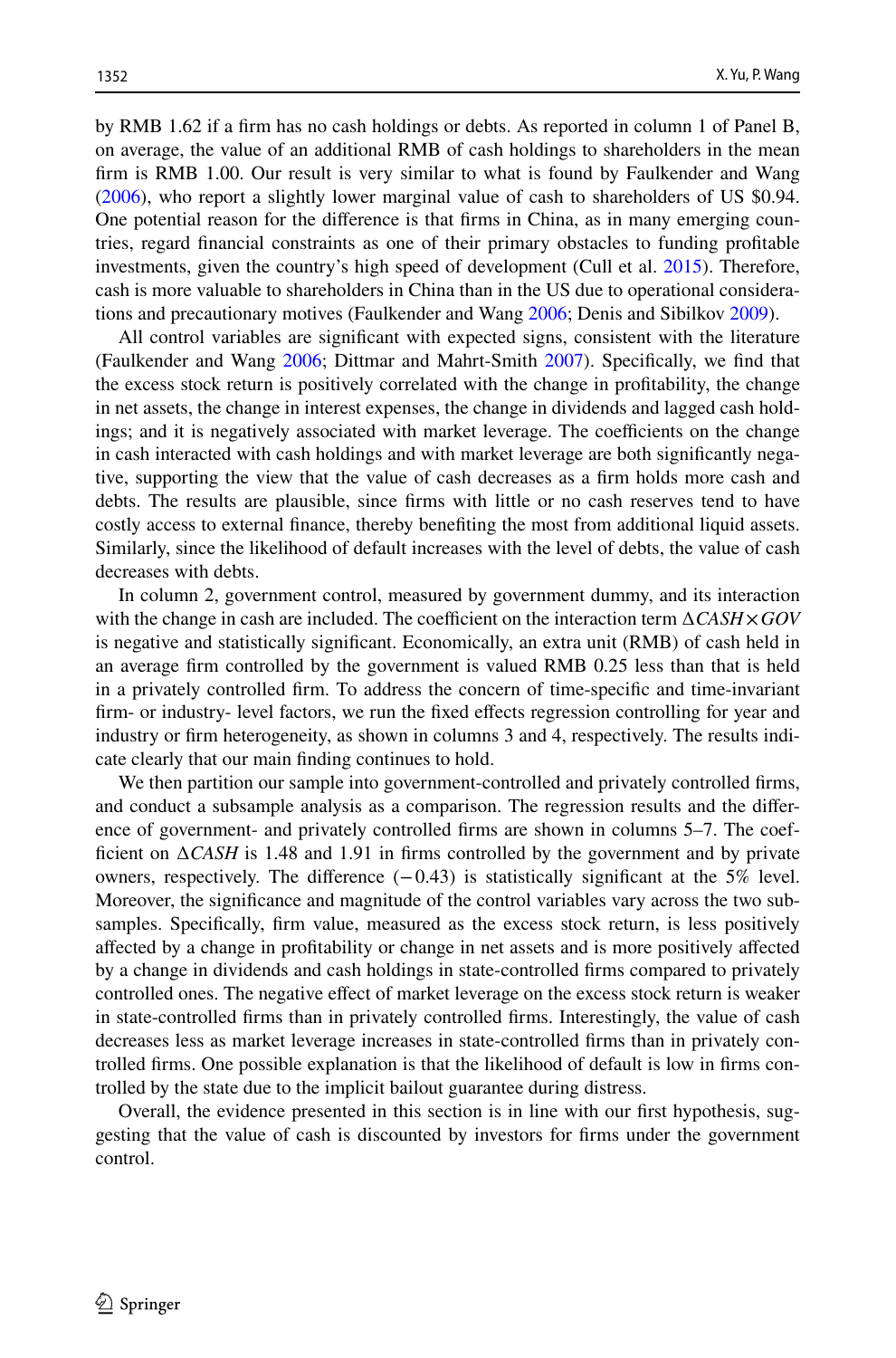<span id="page-12-0"></span>

| Table 3 Government control and the |                          | value of cash: Main results |                           |                                                    |                           |                              |                                           |
|------------------------------------|--------------------------|-----------------------------|---------------------------|----------------------------------------------------|---------------------------|------------------------------|-------------------------------------------|
| Variable                           | Full sample              |                             |                           |                                                    | Government-controlled     | Privately controlled         | $(5)-(6)$<br>$\mathop{\rm Diff}\nolimits$ |
|                                    | $\ominus$                | $\widehat{c}$               | $\odot$                   | $\widehat{\mathcal{F}}$                            | $\odot$                   | $\widehat{\odot}$            | $\widehat{C}$                             |
| Panel A: Regression results        |                          |                             |                           |                                                    |                           |                              |                                           |
| <b>ACASH</b>                       | $1.618***$<br>(16.86)    | .727***<br>(16.27)          | $.845***$<br>(17.07)      | ****88.<br>(16.39)                                 | $1.478***$<br>(11.16)     | 1.913***<br>(13.86)          | $-0.435***$                               |
| <b>ACASHXGOV</b>                   |                          | $-0.253***$<br>$(-3.13)$    | $-0.268***$<br>$(-3.30)$  | $-0.239***$<br>$(-2.81)$                           |                           |                              |                                           |
| $\Delta EBIT$                      | $1.338***$<br>(16.88)    | $.338***$<br>(16.91)        | $1.430***$<br>(17.58)     | 1.299***<br>(16.14)                                | 1.146***<br>(11.79)       | $1.812***$<br>(13.12)        | $-0.666$ ***                              |
| <b>ANA</b>                         | $0.443***$<br>(17.84)    | $0.443***$<br>(17.80)       | $0.465***$<br>(18.31)     | $0.451***$<br>(16.86)                              | $0.403***$<br>(12.89)     | $0.538***$<br>(12.65)        | $-0.135***$                               |
| $\Delta INT$                       | $1.053**$<br>(1.97)      | $1.034*$<br>(1.93)          | 1.055*<br>(1.90)          | $1.678***$<br>(2.96)                               | (1.18)<br>0.793           | (0.84)<br>0.791              | 0.002                                     |
| ADIV                               | $2.905***$<br>(8.67)     | 2.916***<br>(8.68)          | $2.753***$<br>(8.12)      | $2.414***$<br>(7.08)                               | $3.410***$<br>(7.14)      | $2.049***$<br>(4.30)         | 1.361**                                   |
| CASH                               | $0.130***$<br>(4.97)     | $0.137***$<br>(5.23)        | $0.169***$<br>(6.21)      | $0.450***$<br>(10.56)                              | $0.227***$<br>(6.11)      | $0.113***$<br>(2.59)         | $0.114**$                                 |
| <b>MLEV</b>                        | $-0.522***$<br>(-18.41)  | $-0.511***$<br>$(-17.91)$   | $-0.606$ **<br>$(-20.74)$ | $-1.160***$<br>$(-18.85)$                          | $-0.504***$<br>$(-13.70)$ | $-0.737***$<br>$(-14.31)$    | $0.233***$                                |
| ŊF                                 | $(-0.87)$<br>$-0.034$    | $(-0.93)$<br>$-0.037$       | $-0.022$<br>$(-0.54)$     | $(-0.56)$<br>$-0.025$                              | $-0.050$<br>$(-0.98)$     | $(0.02)$<br>0.002            | $-0.052$                                  |
| <b>ACASH X CASH</b>                | $-1.472***$<br>$(-6.60)$ | $-1.417***$<br>$(-6.48)$    | $-1.396***$<br>$(-6.42)$  | $-1.231***$<br>$(-5.46)$                           | $-1.153***$               | $-1.602***$<br>$(-5.09)$     | 0.449                                     |
| <b>ACASH X MLEV</b>                | $-2.352***$<br>$(-8.55)$ | $-2.277***$<br>$(-8.36)$    | $-2.450***$<br>$(-8.97)$  | $-2.424***$<br>$(-8.34)$                           | $-1.856***$<br>$(-4.89)$  | $-3.156***$<br>$(-7.75)$     | $0.130**$                                 |
| <b>GOV</b>                         |                          | $-0.018**$<br>$(-2.49)$     | $-0.015***$<br>$(-2.01)$  | $-0.020$<br>$(-0.82)$                              |                           |                              |                                           |
| Constant                           | $-0.068***$<br>$(-9.17)$ | $-0.060$ ***<br>$(-7.22)$   | $-0.043*$<br>$(-1.81)$    | $\begin{pmatrix} 1 \\ 0.64 \end{pmatrix}$<br>0.014 | $-0.093***$<br>$(-2.82)$  | $-0.013$<br>$(-0.38)$<br>Yes | $-0.080*$                                 |
| Year effect                        | $\frac{1}{2}$            | ż                           | Yes                       | Yes                                                | Yes                       |                              |                                           |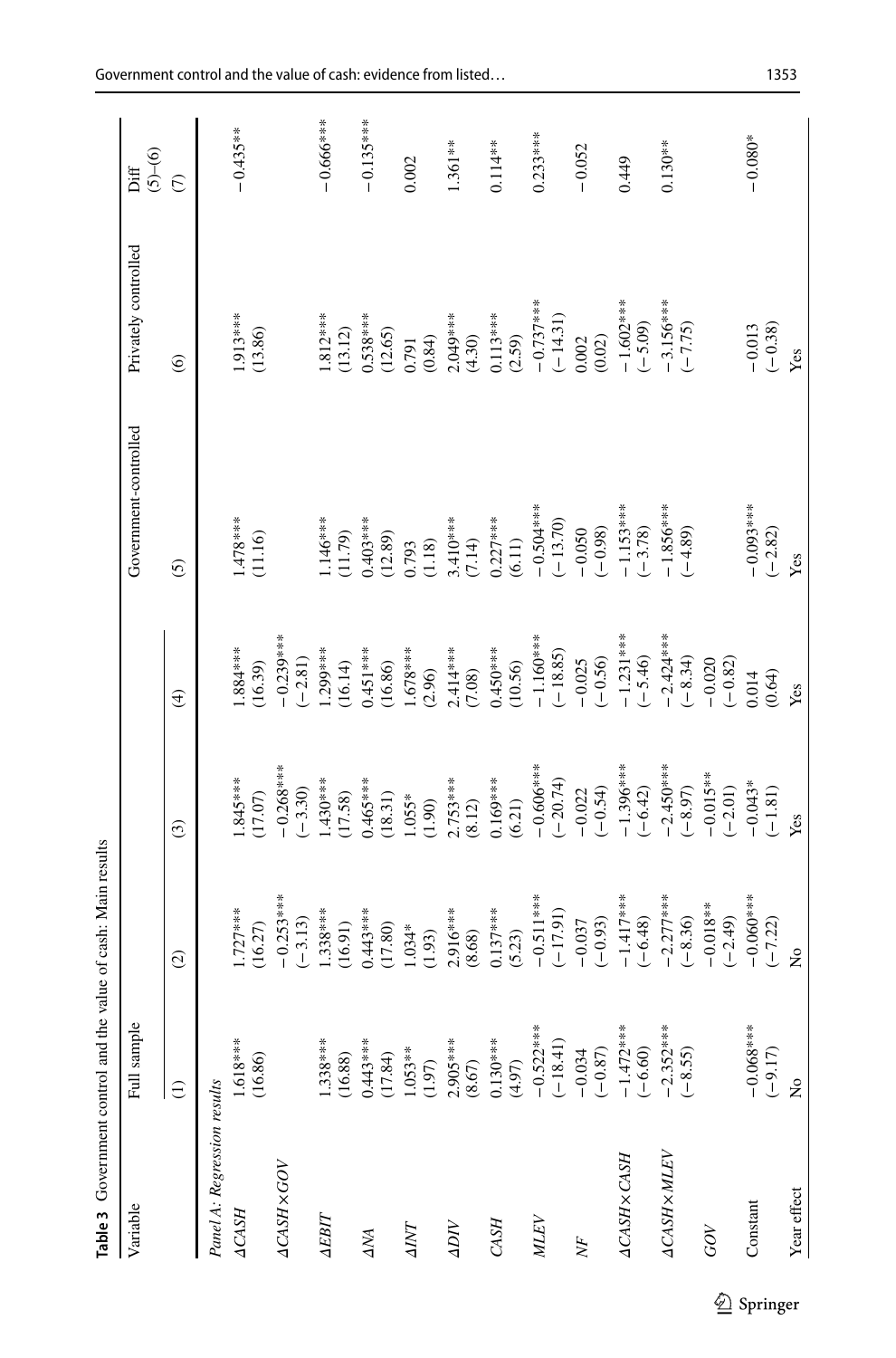| Table 3 (continued)                                                           |             |               |                 |               |                                                                                                                                                                                                                                                                                                                                                                                                                                                                                                                                                  |                      |                     |
|-------------------------------------------------------------------------------|-------------|---------------|-----------------|---------------|--------------------------------------------------------------------------------------------------------------------------------------------------------------------------------------------------------------------------------------------------------------------------------------------------------------------------------------------------------------------------------------------------------------------------------------------------------------------------------------------------------------------------------------------------|----------------------|---------------------|
| Variable                                                                      | Full sample |               |                 |               | Government-controlled                                                                                                                                                                                                                                                                                                                                                                                                                                                                                                                            | Privately controlled | $(5) - (6)$<br>Diff |
|                                                                               |             | $\widehat{c}$ | $\odot$         | $\widehat{f}$ | $\overline{6}$                                                                                                                                                                                                                                                                                                                                                                                                                                                                                                                                   | $\widehat{\circ}$    | $\widehat{C}$       |
| Industry effect                                                               | ž           | ż             | Yes             | ż             | Yes                                                                                                                                                                                                                                                                                                                                                                                                                                                                                                                                              | Yes                  |                     |
| Firm effect                                                                   | Ş           | Ş             | Σò              | Yes           | Ş                                                                                                                                                                                                                                                                                                                                                                                                                                                                                                                                                | 2                    |                     |
| R-squared                                                                     | 0.19        | 0.19          | 0.21            | 0.21          | 0.21                                                                                                                                                                                                                                                                                                                                                                                                                                                                                                                                             | 0.24                 |                     |
| Observations                                                                  | 19,340      | 19,340        | 19,340          | 19,340        | 10,134                                                                                                                                                                                                                                                                                                                                                                                                                                                                                                                                           | 9206                 |                     |
|                                                                               |             |               | Full sample     |               | Government-controlled                                                                                                                                                                                                                                                                                                                                                                                                                                                                                                                            |                      | Privately           |
|                                                                               |             |               |                 |               |                                                                                                                                                                                                                                                                                                                                                                                                                                                                                                                                                  |                      | trolled<br>$con-$   |
|                                                                               |             |               | $\widehat{\Xi}$ |               | $\widehat{c}$                                                                                                                                                                                                                                                                                                                                                                                                                                                                                                                                    |                      | $\widehat{c}$       |
| Panel B: The marginal value of cash for the average firm                      |             |               |                 |               |                                                                                                                                                                                                                                                                                                                                                                                                                                                                                                                                                  |                      |                     |
| Sample means for cash value computation                                       |             |               |                 |               |                                                                                                                                                                                                                                                                                                                                                                                                                                                                                                                                                  |                      |                     |
| CASH                                                                          |             |               | 0.198           |               | 0.194                                                                                                                                                                                                                                                                                                                                                                                                                                                                                                                                            |                      | 0.202               |
| MLEV                                                                          |             |               | 0.139           |               | 0.164                                                                                                                                                                                                                                                                                                                                                                                                                                                                                                                                            |                      | 0.110               |
| The marginal value of RMB 1.00 (average firm)                                 |             |               | 1.00            |               | 0.95                                                                                                                                                                                                                                                                                                                                                                                                                                                                                                                                             |                      | 1.24                |
| ***, ** and * denote significance at the 1%, 5%, and 10% levels, respectively |             |               |                 |               | The table reports the regression results of government control and the value of cash in Panel A and the marginal value of cash for the average firm in Panel B. The dependent<br>variable is excess stock returns $(r - R^B)$ . A indicates the change from the previous year. All variables except GOV and MLEV are deflated by the lagged market value of equity<br>(MVE). The definitions of all variables are in Table 1. For all regressions, t-statistics (in parentheses) are based on robust standard errors clustered at the firm level |                      |                     |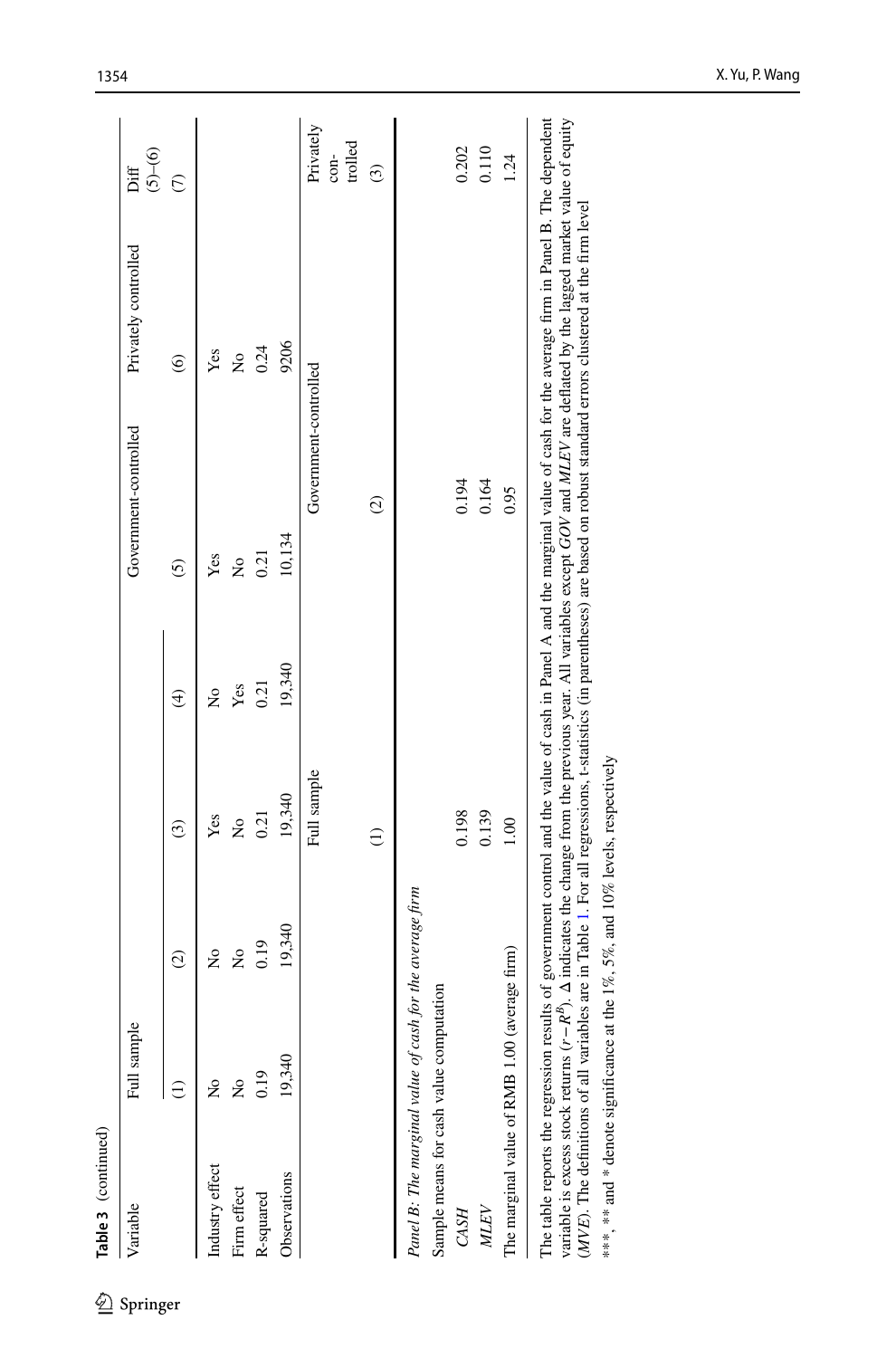#### **4.2.1 Endogeneity concern**

In the earlier analysis, we have attempted to mitigate the endogeneity concern using fxed efect regressions by controlling for year, industry, or frm heterogeneity, which may alleviate the omitted-variable bias. Our main result is interpreted based on the coefficients on the interaction between government control and the change in cash. Cash holdings may change substantially over time, but government control may stay relatively stable. Therefore, if endogeneity exists, it tends to affect the coefficient of government control rather than its interaction with the change in cash (Dittmar and Mahrt-Smith [2007](#page-26-7)). Nevertheless, we now conduct several additional analyses to further address the possible endogeneity concern, as shown below.

First, we use the lagged variable on government control. It is not likely that the lagged government control is endogenously determined with the current excess stock return. As shown in column 1 of Table [4,](#page-15-0) the main result remains qualitatively unchanged. Our result is also robust using the 2- and 3-year lagged variables on government control.

Second, to control for observable diferences in frm and industry attributes, we next perform the analysis based on a propensity-score matched sample. We frst run a logit model regressing the likelihood of a given frm to be controlled by the government on frm size, frm age, book-to-market ratio, leverage, return on assets, and year and industry efects. Then, the likelihood (i.e. the propensity score) that a frm is government-controlled is estimated. Each observation in the government-controlled group is matched to an observation in the privately controlled group based on the nearest neighbor technique. We allow for replacement and require the diference in the propensity scores for each pair to be within 0.1% in absolute value. Our final sample comprises 19,594 firm-year observations, with 9797 frm-years being controlled by the government and the remaining 9797 frm-years by private owners.<sup>[6](#page-14-0)</sup> The result of using the matched sample is shown in column 2 of Table [4.](#page-15-0) As evident, the negative impact of government control on the value of cash still holds.

Finally, we perform an analysis focusing on frms that have undergone through changes in their type of ultimate controlling from the state to private owners during the sample period, as such a shift may lead to a decrease in agency costs (or an increase in fnancial constraints) that may afect the value of cash. To validate our main fnding, reported earlier, we expect to observe a positive impact of such a move on the value of cash. During our sample period, a total of 187 frms have experienced such transformation, and an indicator, *Transfer, is* constructed such that it is equal to one in the year when the frm is transferred to private ownership and afterwards, and zero in years preceding the transformation. We re-estimate Eq. ([1\)](#page-7-2) by replacing government control (*GOV*) with the indicator variable, *Transfer*, and report the result in column 3, which shows a significant increase in the value of cash following such a transformation from government control into private hands, verifying our main fnding—that government control does reduce the value of cash.

<span id="page-14-0"></span><sup>&</sup>lt;sup>6</sup> The number of observations for the matched sample increases to 19,594 since we allow for replacement, i.e. we allow a frm in the control group (i.e. privately controlled frms) to be matched with two or more frms in the treated group (i.e. government-controlled frms).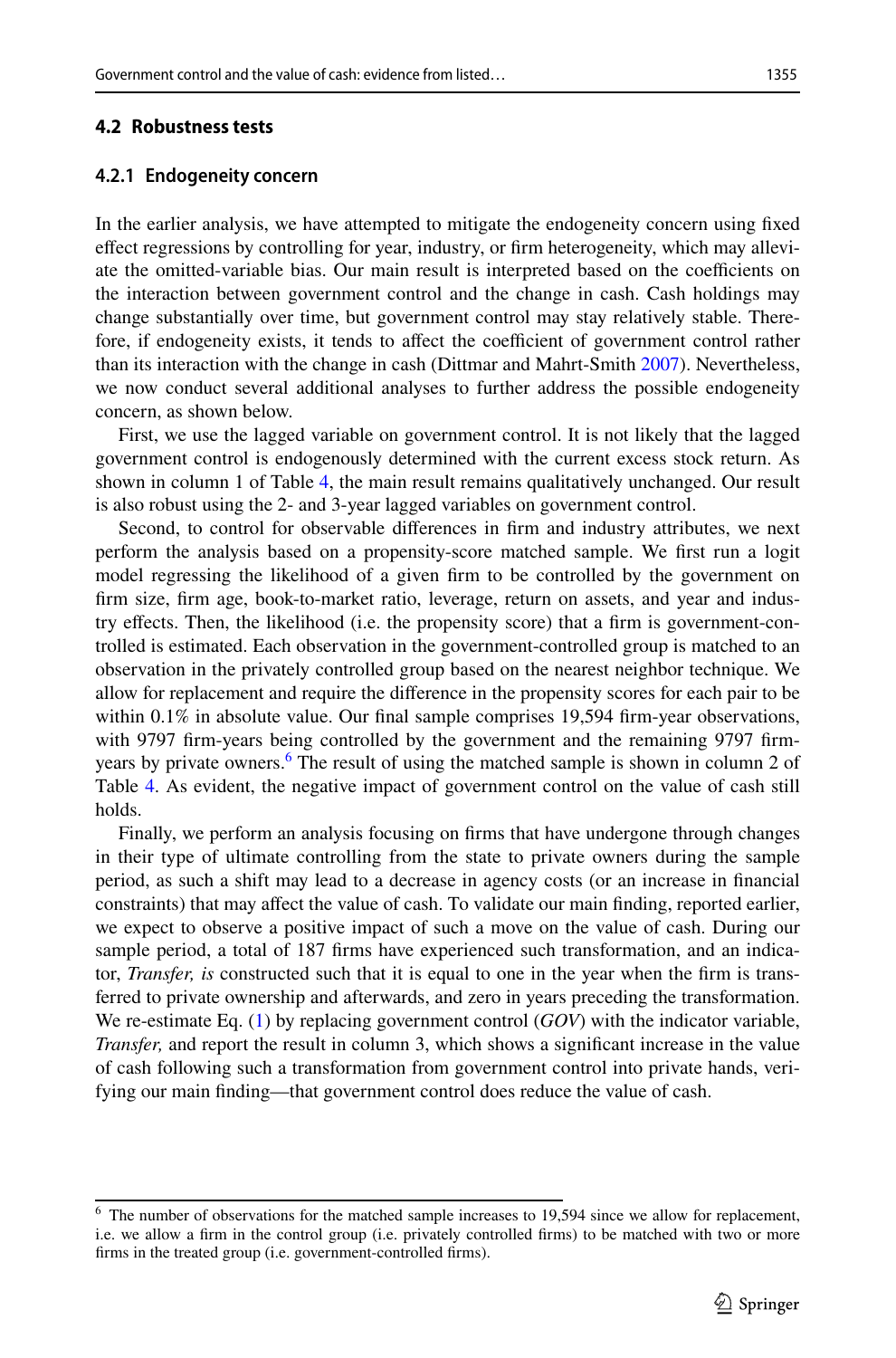#### 1356 X. Yu, P. Wang

|                                    | Lagged government<br>control | <b>PSM</b>               | Change of ownership  |
|------------------------------------|------------------------------|--------------------------|----------------------|
|                                    | (1)                          | (2)                      | (3)                  |
| $\triangle CASH$                   | 1.892***                     | $1.770***$               | $1.291***$           |
|                                    | (17.18)                      | (10.04)                  | (4.67)               |
| $\triangle CASH \times GOV$        | $-0.285***$<br>$(-3.37)$     | $-0.403***$<br>$(-3.51)$ |                      |
| $\triangle$ CASH $\times$ Transfer |                              |                          | $0.639***$<br>(3.24) |
| $\Delta EBIT$                      | $1.451***$                   | 1.348***                 | 1.074***             |
|                                    | (17.00)                      | (10.72)                  | (5.63)               |
| $\Delta N$ A                       | $0.471***$                   | $0.430***$               | $0.498***$           |
|                                    | (17.98)                      | (9.86)                   | (6.92)               |
| $\Delta INT$                       | 0.983*                       | 0.324                    | $-0.647$             |
|                                    | (1.72)                       | (0.31)                   | $(-0.38)$            |
| ΔDIV                               | 2.867***                     | 2.426***                 | $2.275**$            |
|                                    | (7.98)                       | (3.85)                   | (2.30)               |
| <b>CASH</b>                        | $0.181***$                   | 0.059                    | 0.135                |
|                                    | (6.39)                       | (1.30)                   | (1.57)               |
| <b>MLEV</b>                        | $-0.616***$                  | $-0.555***$              | $-0.683***$          |
|                                    | $(-20.05)$                   | $(-11.59)$               | $(-7.69)$            |
| NF                                 | $-0.024$                     | 0.041                    | 0.010                |
|                                    | $(-0.59)$                    | (0.64)                   | (0.08)               |
| <i>ACASH</i> × <i>CASH</i>         | $-1.436***$                  | $-1.292***$              | $-2.029***$          |
|                                    | $(-6.47)$                    | $(-3.99)$                | $(-4.40)$            |
| <i>ACASH×MLEV</i>                  | $-2.450***$                  | $-1.856***$              | $-2.582***$          |
|                                    | $(-8.52)$                    | $(-3.81)$                | $(-3.48)$            |
| GOV                                | $-0.016**$<br>$(-1.98)$      | $-0.042***$<br>$(-3.88)$ |                      |
| Transfer                           |                              |                          | $0.048**$<br>(2.03)  |
| Constant                           | $-0.021$                     | $-0.078**$               | $-0.045*$            |
|                                    | $(-0.81)$                    | $(-2.44)$                | $(-1.66)$            |
| Year effect                        | Yes                          | Yes                      | Yes                  |
| Industry effect                    | Yes                          | Yes                      | Yes                  |
| R-squared                          | 0.22                         | 0.27                     | 0.25                 |
| Observations                       | 18,285                       | 19,594                   | 2208                 |

<span id="page-15-0"></span>**Table 4** Addressing endogenous concern

The table reports the results of addressing endogeneity concerns. The dependent variable is excess stock returns (*r*−*RB*). Δ indicates the change from the previous year. All variables except *GOV*, *Transfer,* and *MLEV* are defated by the lagged market value of equity (*MVE*). The defnitions of all variables are in Table [1](#page-8-0). For all regressions, t-statistics (in parentheses) are based on robust standard errors clustered at the frm level

\*\*\*, \*\* and \* denote significance at the 1%, 5%, and 10% levels, respectively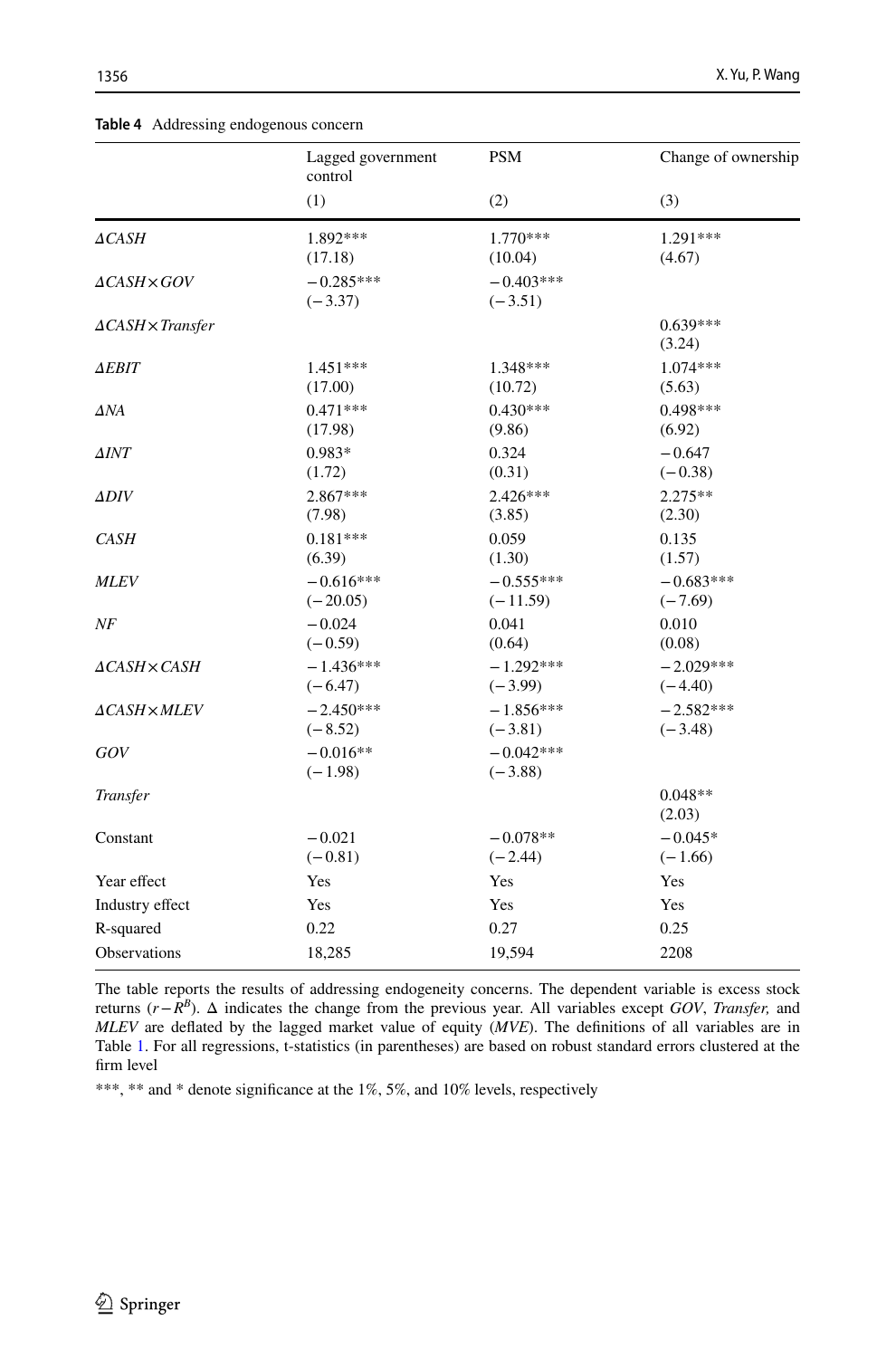#### **4.2.2 Alternative measures of government control and the expected change in cash**

To evaluate the sensitivity of our main fnding, we re-estimate Eq. ([1](#page-7-2)) using three alternative measures of government control. The frst two, *GOV1* and *GOV2,* are dummies with 10% and 20% cut-ofs of ultimate control right, respectively, and the third, *GOV\_cont,* is a continuous measure of government control using ultimate control right. The results are reported in columns  $1-3$  in Table  $5<sup>7</sup>$  $5<sup>7</sup>$  $5<sup>7</sup>$  We find that our main prediction related to government control remains unaffected: The coefficient on the interaction term  $\Delta CASH \times GOV$  is negative in all three columns, and is statistically signifcant at the 1% level for both *GOV1* and *GOV2*, and at the 10% level for *GOV*\_*cont*.

Moving to our key independent variable, the change in cash is defned as the unexpected change in cash holdings. The results reported thus far assume that the expected change in cash is equal to zero, and therefore, the change in cash is, in fact, the realized change in cash. Consistent with Faulkender and Wang ([2006\)](#page-27-6), we now conduct robustness checks using three alternative defnitions to measure the expected change in cash, as shown below.

The frst measure is the average change in cash of the corresponding benchmark portfolio over the year (Portf. Ave). It follows that if most frms in the same size and book-tomarket portfolio change cash reserves over the year, such change should be refected in the benchmark return already, and the excess return is one that is not revealed in the benchmark return. With respect to two other measures, we adopt two models from Almeida et al. ([2004\)](#page-26-6) to obtain the expected change in cash. In both cases, changes in cash are regressed on factors that represent sources and uses of cash. The unexpected change in cash is measured as the diference between the actual change in cash and the predicted change in cash from the models (i.e. residuals). The frst model, ACW (1), is as follows:

$$
\Delta CASH_{i,t} = \alpha_0 + \alpha_1 CF_{i,t-1} + \alpha_2 MB_{i,t-1} + \alpha_3 SIZE_{i,t-1} + \varepsilon_{i,t}
$$
\n(2)

where  $\Delta$ *CASH* is the change in cash and cash equivalents, *CF* is cash flow, *MB* is marketto-book ratio and *SIZE* is frm size. All variables are defated by the lagged market value of equity, except for the market-to-book ratio (*MB*) and frm size (*SIZE*).

The second model, ACW(2), adds capital expenditures *(CAPEX)*, change in net working capital (Δ*NWC)* and change in short-term debt (Δ*STD)*, all lagged defated by the lagged market value of equity, as additional explanatory variables. The equation is shown below:

$$
\Delta CASH_{i,t} = \alpha_0 + \alpha_1 CF_{i,t-1} + \alpha_2 MB_{i,t-1} + \alpha_3 SIZE_{i,t-1} + \alpha_4 CAPEX_{i,t-1} + \alpha_5 \Delta NWC_{i,t-1} + \alpha_6 \Delta STD_{i,t-1} + \varepsilon_{i,t}
$$

The results are shown in columns 4–6 of Table [5](#page-17-0). The expected change in cash is measured as the portfolio average in column 4, ACW (1) in column 5 and ACW (2) in column 6. Overall, using diferent measurements for the expected change in cash generates nearly identical results to those reported in Table [3](#page-12-0), consistent with Hypothesis 1, that government control reduces investors' valuation of cash held by frms.

(3)

<span id="page-16-0"></span><sup>7</sup> To save space, the control variables are not reported in this and following tables, but they are available upon request.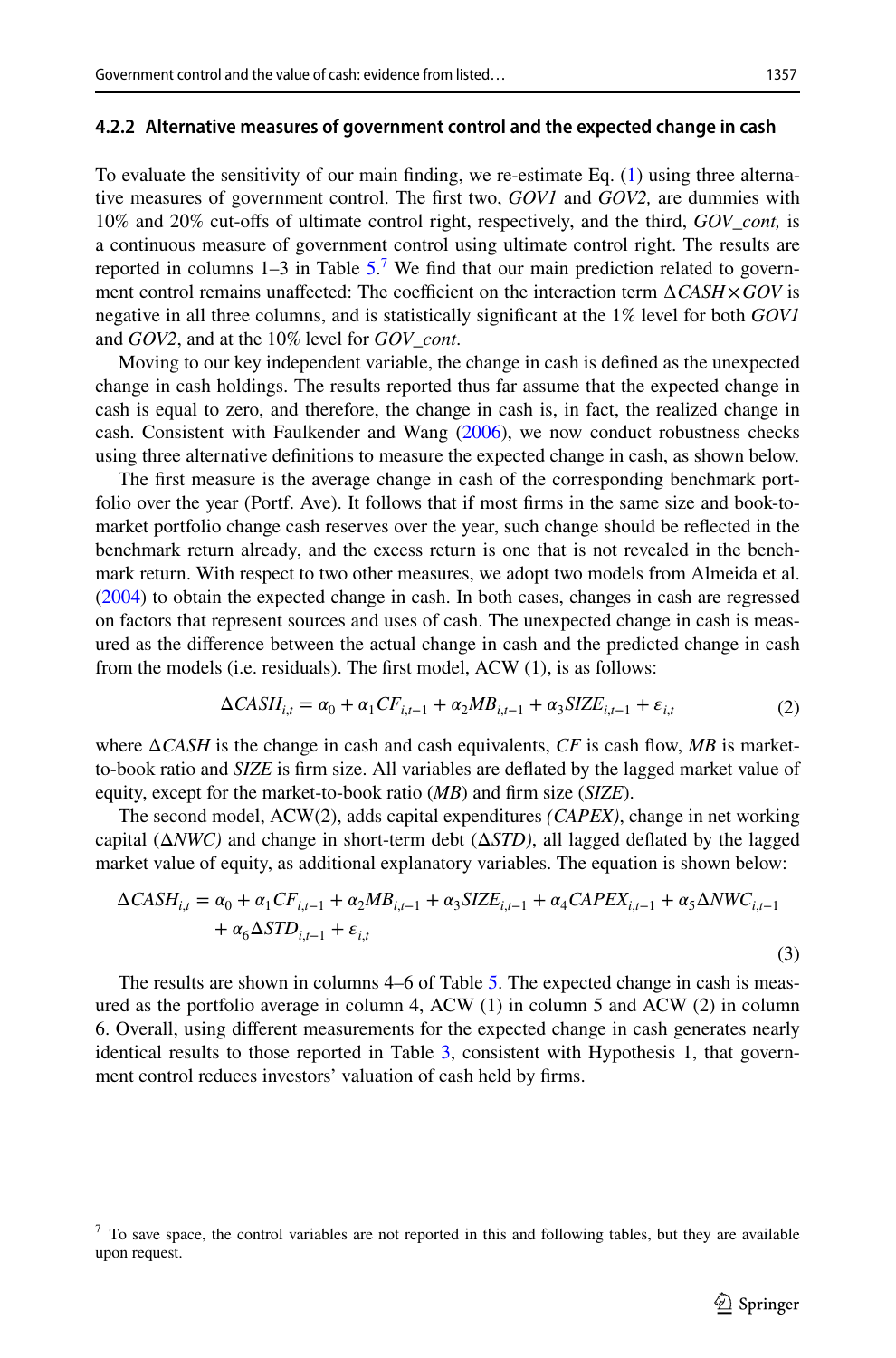| Variable                               | Alternative measures of government<br>control |                          |                         |                          |                          | Alternative measures of change in cash | Controlling for corporate governance |                          |                          |
|----------------------------------------|-----------------------------------------------|--------------------------|-------------------------|--------------------------|--------------------------|----------------------------------------|--------------------------------------|--------------------------|--------------------------|
|                                        | GOVI                                          | GOV <sub>2</sub>         | $GOV\_cont$             | Portf.Ave                | ACW(1)                   | ACW <sub>(2)</sub>                     | Excess Control Rights                | Institutional Ownership  | Analyst Coverage         |
|                                        | $\ominus$                                     | $\odot$                  | $\widehat{c}$           | $\widehat{\mathcal{F}}$  | $\odot$                  | $\widehat{\odot}$                      | $\widehat{\in}$                      | $\circledS$              | $\widehat{\mathfrak{G}}$ |
| ACASH                                  | 1.843***<br>(17.10)                           | $1.824***$<br>(17.11)    | $1.793***$<br>(16.97)   | $1.773***$<br>(17.45)    | 1.765***<br>(16.33)      | $1.743***$<br>(15.01)                  | $2.103***$<br>(14.21)                | $.737***$<br>(14.00)     | 1.684 ***<br>(13.73)     |
| $\triangle CASH \times GOV$ - 0.267*** | $(-3.29)$                                     | $-0.233***$<br>$(-2.80)$ | $-0.313*$<br>$(-1.82)$  | $-0.244***$<br>$(-2.96)$ | $-0.270$ **<br>$(-3.29)$ | $-0.192***$<br>$(-2.10)$               | $-0.271***$<br>$(-3.06)$             | $-0.346***$<br>$(-3.95)$ | $-0.264***$<br>$(-3.26)$ |
| <b>ACASH×CG</b>                        |                                               |                          |                         |                          |                          |                                        | $-0.183***$<br>$(-2.72)$             | $2.467**$<br>(2.05)      | $0.123***$<br>(3.26)     |
| <b>GOV</b>                             | $-0.015***$<br>$(-2.04)$                      | $-0.016**$<br>$(-2.23)$  | $-0.030**$<br>$(-2.01)$ | $-0.008$<br>$(-1.07)$    | $(-1.39)$<br>$-0.011$    | $-0.028***$<br>$(-3.30)$               | $-0.015*$<br>$(-1.85)$               | $-0.024***$<br>$(-2.93)$ | $-0.015***$<br>$(-2.09)$ |
| S                                      |                                               |                          |                         |                          |                          |                                        | 0.004<br>(0.64)                      | $2.143***$<br>(17.40)    | $0.049***$<br>(14.44)    |
| Controls                               | Yes                                           | Yes                      | Yes                     | Yes                      | Yes                      | Yes                                    | Yes                                  | Yes                      | Yes                      |
| Year effect                            | Yes                                           | Yes                      | Yes                     | Yes                      | Yes                      | Yes                                    | Yes                                  | Yes                      | Yes                      |
| Industry effect                        | Yes                                           | Yes                      | Yes                     | Yes                      | Yes                      | Yes                                    | Yes                                  | Yes                      | Yes                      |
| R-squared                              | 0.21                                          | $\overline{0.2}$         | 0.21                    | 0.21                     | 0.21                     | 0.21                                   | 0.22                                 | 0.25                     | 0.22                     |
| Observations                           | 19,340                                        | 340<br>19.               | 19,340                  | 19,340                   | 19,340                   | 16,671                                 | 17,159                               | 15,880                   | 19,340                   |

<span id="page-17-0"></span>\*\*\*, \*\* and \* denote significance at the 1%, 5%, and 10% levels, respectively \*\*\*, \*\* and \* denote signifcance at the 1%, 5%, and 10% levels, respectively

regressions, t-statistics (in parentheses) are based on robust standard errors clustered at the frm level

regressions, t-statistics (in parentheses) are based on robust standard errors clustered at the firm level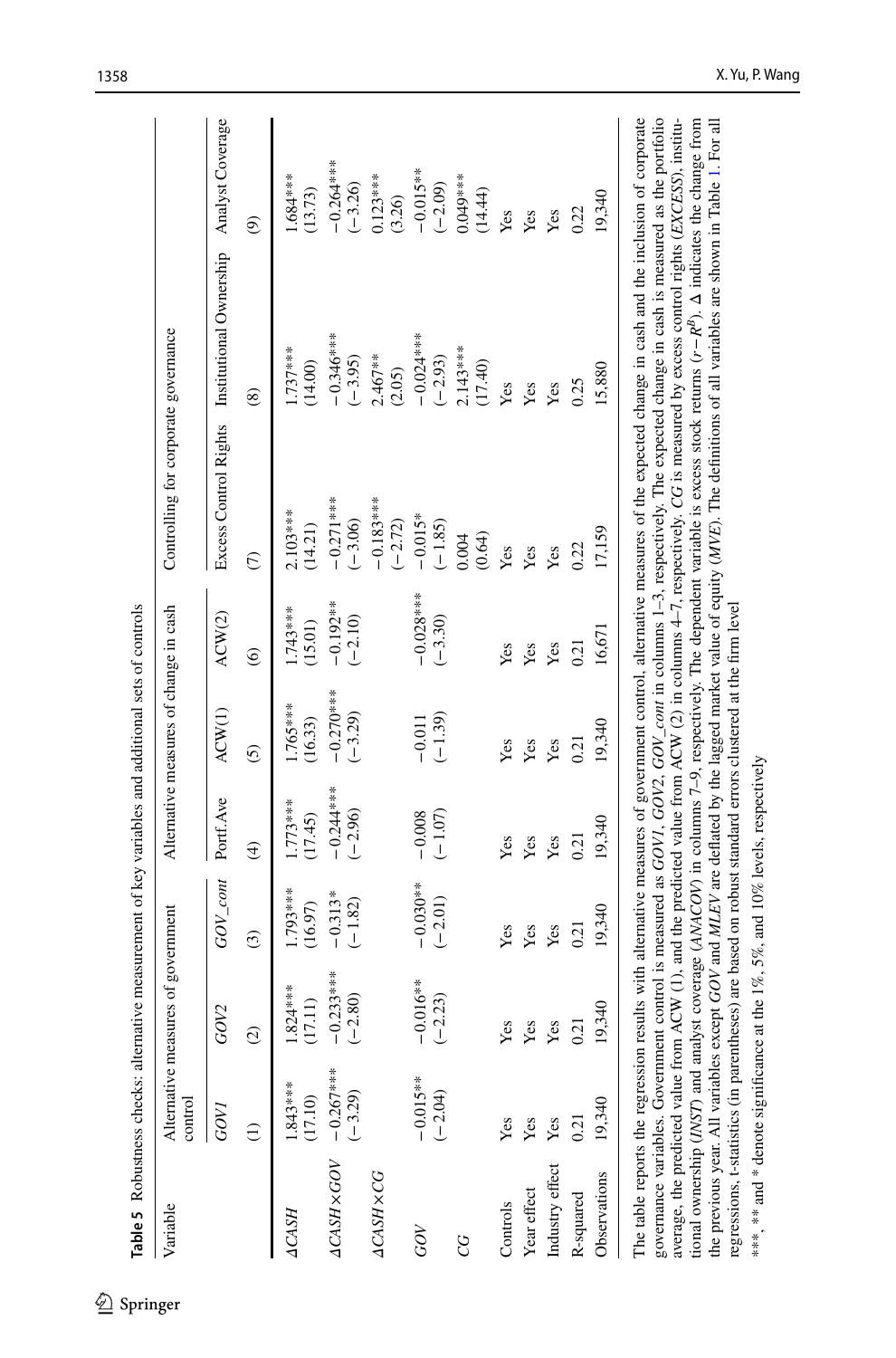#### **4.2.3 Controlling for corporate governance**

To reduce the concern about potential correlated omitted variables, we further examine whether our main fnding is sensitive to the inclusion of corporate governance variables. Three proxies are considered from the aspects of excess control rights, institutional ownership and analyst coverage. First, the ratio of control rights to cash-fow rights by the ultimate controllers is used to measure excess control rights (Lemmon and Lins [2003;](#page-27-26) Xu et al. [2016](#page-28-0)). We use 10% as the cut-off point to determine effective control at the ultimate level (Claessens et al. [2002\)](#page-26-23). Large excess control rights entrench the controlling shareholders and give them the ability to tunnel, while small cash-fow rights limit controlling shareholders' wealth losses from the tunneling. Thus, frms with more excess control rights are worse governed.

Second, we follow Firth et al. ([2016\)](#page-27-27) and defne institutional ownership (*INST*) as the percentage of shares owned by domestic mutual funds and qualifed foreign institutional investors (QFII). Compared with other institutional investors, such as banks, insurance and securities companies, domestic mutual funds and QFII have a higher exit threat and thus are more active and efective in monitoring. Finally, analyst coverage (*ANACOV*) is measured as the natural logarithm of one plus the number of analysts following the frm (Feng et al. [2016\)](#page-27-28). Analyst coverage plays an important monitoring role in reducing earnings management and managerial expropriation (Yu [2008](#page-28-1); Chen et al. [2015](#page-26-26)). Each of the three governance variables and their interactions with the change in cash is added into Eq. ([1](#page-7-2)) one by one. The results are reported in columns 7–9 of Table [5.](#page-17-0) Consistent with prior literature, frms with low excess control rights, high institutional ownership and high analyst coverage have a higher value of cash. Signifcantly, the negative impact of government control on the value of cash still exists, which is above and beyond the impact of corporate governance.<sup>[8](#page-18-0)</sup>

## **4.3 Why does government control lead to a lower value of cash?**

As discussed earlier, the negative impact of government control on the value of cash may arise from two possible channels: One is from the high agency costs associated with political objectives and managerial interests due to poor governance mechanisms, which we refer to as agency costs of political expropriation channel, and another is through low fnancial constraints inherited in frms under government control due to preferential access to credit provided by the government, which we refer to as fnancial constraints of the soft-budget efect channel. In this section, we investigate mechanisms through which the government control reduces the value of cash. Specifcally, we examine how government afects a frm's dissipation of cash holdings, fnancial constraints and external fnancing channels.

## **4.3.1 Government control and dissipation of cash holdings**

According to the agency costs channel, cash holdings can be easily diverted by corporate insiders to be used in projects in accordance with political considerations, such as

<span id="page-18-0"></span><sup>&</sup>lt;sup>8</sup> In considering that our results may be affected by changes in regulations and institutional development during the sample period, we identify two important events—the split share structure reform and the anticorruption campaign—and incorporate these two events into model specifcation. Our fndings suggest that the negative impact of government control on the value of cash still holds. We would like to thank one of the referees for raising this point, and the results are available upon request.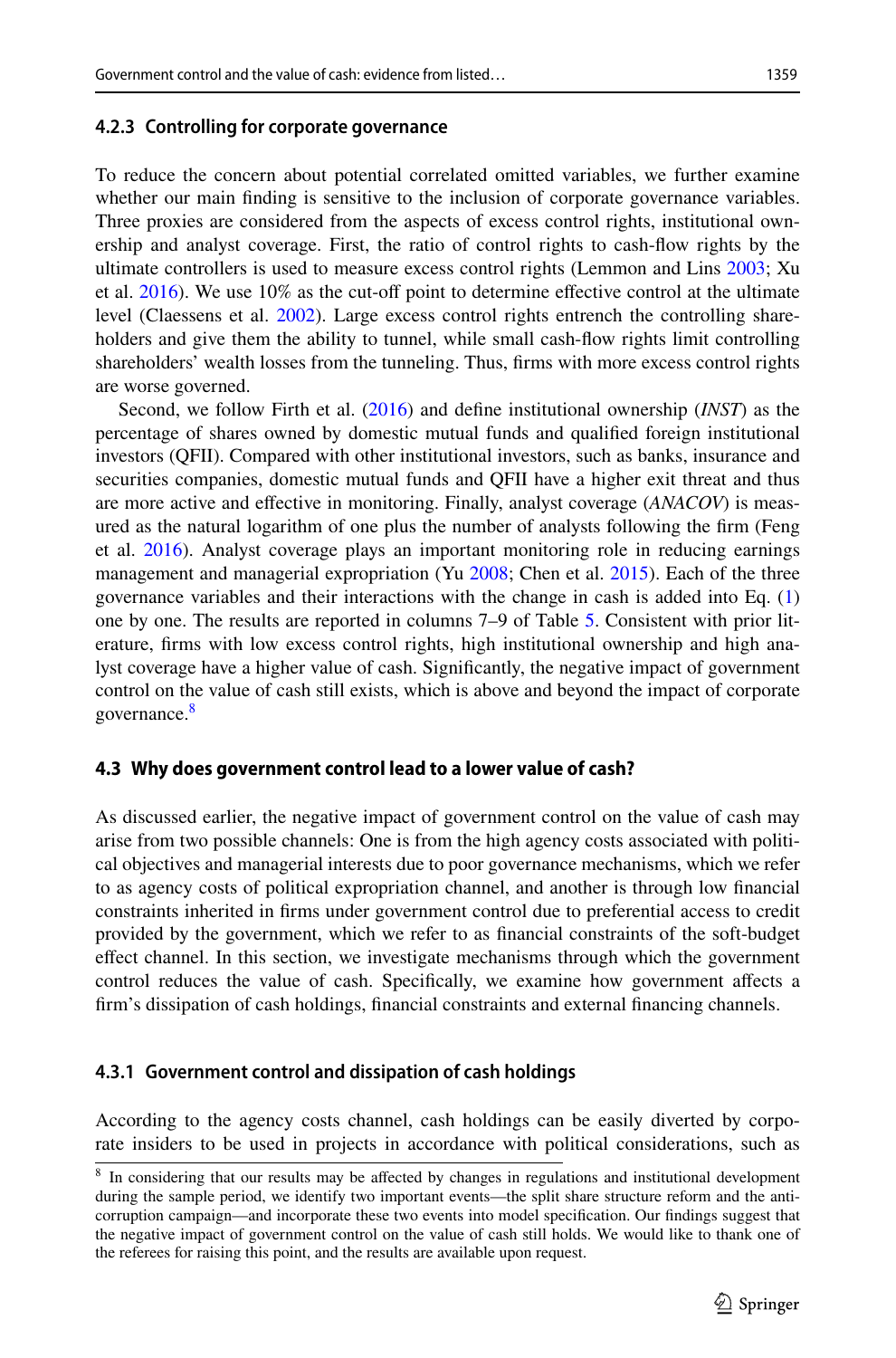increasing employment rate and maintaining social stability and gaining national pride, rather than project merits. With poor monitoring systems, managers in government-controlled frms are entrenched and may use free cash fows to overinvest in empire-building (Jensen and Meckling [1976\)](#page-27-12). In line with the free cash fow hypothesis, prior studies fnd that excess cash and week governance schemes lead to increases in capital expend-iture (Iskandar-Datta and Jia [2014](#page-27-29)). The agency costs of political expropriation channel predict that frms under government control may increase the use of cash in subsequent investments, especially those with low investment efficiency (Jaslowitzer et al. [2016](#page-27-10); Chen et al. [2017](#page-26-14)). In contrast, if the fnancial constraints channel holds, frms under government control may face a lower degree of fnancial constraints and have better access to external fnancing, such as bank loans, and they are less likely to use internal fnance, such as cash, for investments (Denis and Sibilkov [2009\)](#page-26-8). Therefore, the fnancial constraints channel suggests that government control is less associated with the use of cash holdings in subsequent investment.

We test this premise by following Gao et al.  $(2013)$  $(2013)$  to estimate a logit regression with the dependent variable being the increase in investment (*INCR\_INV*), a dummy variable that takes value of one if a frm increases investment in the next year, and zero otherwise. The impact of government control on the use of cash in subsequent investment is indicated by the coefficient on the interaction between cash and government control  $(CASH \times GOV)$ . The agency costs (or fnancial constraints) channel implies that frms under government control are more (less) likely to increase the use of cash in subsequent investment, that is, a positive (negative) coefficient on the interaction. Controlling variables include Tobin's Q (*Q*), frm size (*SIZE*), cash fow (*CF*), book leverage (*BLEV*), dividend dummy (*DIV*), sales growth (*SG*) and return on asset (*ROA*). The results are shown in Table [6](#page-20-0), where investment is measured as capital expenditure in column 1, and the sum of capital expenditure and acquisitions in column 2. As evident, the coefficient on the interaction term between cash and government control is positive and statistically signifcant in both columns, supporting the agency costs channel, that frms with government control disgorge more cash via investments compared with privately controlled frms.

Next, we investigate whether frms with government control use cash to invest in projects associated with corporate innovation. The rationale of conducting this test is that if frms with government control invest in projects for political objectives, cash is less likely to be employed in innovation activities, such as R&D. The agency costs of political expropriation predict a negative relationship between cash and R&D in frms under government control, while the fnancial constraints of the soft-budget efect channel predicts no such relationship. To test for this, we defne the increase in R&D (*INCR\_RD*) as a dummy variable that is equal to one if a firm increases  $R&D$  in the next year, and zero otherwise. <sup>9</sup> The result is shown in column 3, where the coefficient on the interaction term *CASH*×*GOV* is negative and statistically signifcant, confrming our conjecture that frms under government control are less likely to disgorge cash via innovation activities.

Finally, we test for the impact of government control on investment efficiency. The extant literature suggests that frms with government control may be obligated to invest in politically favored projects that are unprofitable, leading to investment inefficiency (Chen et al., [2011b](#page-26-16)). The agency costs channel suggests a negative impact of government control on investment efficiency, while the financial constraints channel does not. We follow Chen

<span id="page-19-0"></span>Since R&D data is only available from year 2007, observations in column 3 of Table [5](#page-17-0) therefore reduce to 12,532.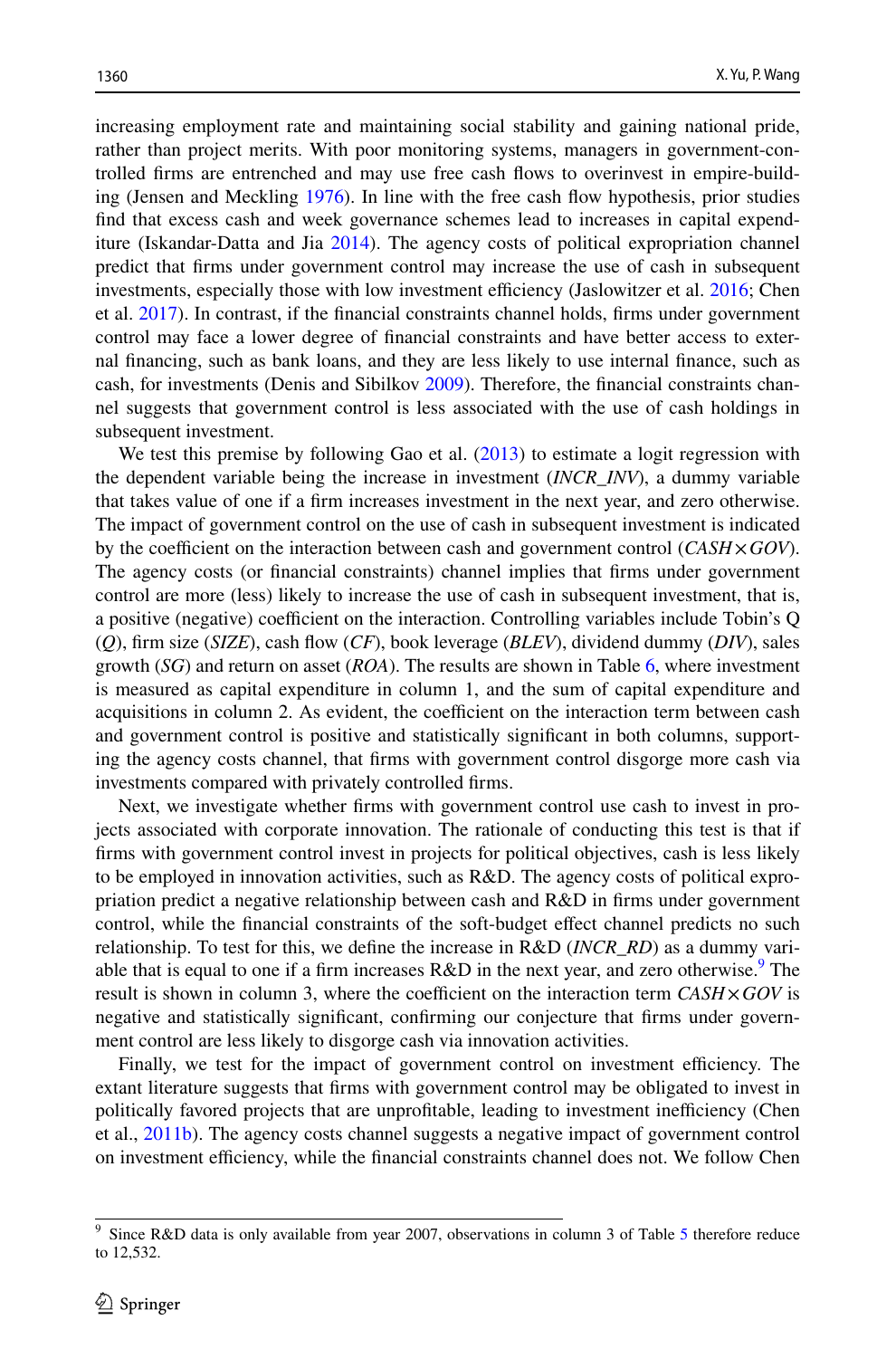| Variable          | Increase in Investment |                      | Increase in R&D         | Investment               |                          |
|-------------------|------------------------|----------------------|-------------------------|--------------------------|--------------------------|
|                   | (1)                    | (2)                  | (3)                     | (4)                      | (5)                      |
| GOV               | $-0.054$               | $-0.037$             | $-0.136$                | $-0.004*$                | $-0.005**$               |
|                   | $(-1.10)$              | $(-0.75)$            | $(-1.37)$               | $(-1.90)$                | $(-2.07)$                |
| <b>CASH</b>       | $0.809***$<br>(5.19)   | $0.985***$<br>(6.16) | $1.224***$<br>(4.52)    |                          |                          |
| $CASH \times GOV$ | $0.629***$<br>(2.73)   | $0.584**$<br>(2.48)  | $-0.883**$<br>$(-2.10)$ |                          |                          |
| $Q \times GOV$    |                        |                      |                         | $-0.002***$<br>$(-2.59)$ | $-0.003***$<br>$(-3.75)$ |
| $\varrho$         | 0.017                  | 0.011                | 0.032                   | $0.003***$               | $0.005***$               |
|                   | (1.29)                 | (0.87)               | (1.50)                  | (5.53)                   | (8.06)                   |
| <b>SIZE</b>       | 0.004                  | $-0.003$             | 0.022                   | 0.001                    | $0.002**$                |
|                   | (0.23)                 | $(-0.15)$            | (0.64)                  | (1.54)                   | (2.26)                   |
| CF                | 0.077                  | $-0.202$             | $-0.560$                | $0.101***$               | $0.102***$               |
|                   | (0.34)                 | $(-0.90)$            | $(-1.52)$               | (14.48)                  | (13.85)                  |
| <b>BLEV</b>       | $-0.398***$            | $-0.441***$          | $-0.138$                | $0.063***$               | $0.065***$               |
|                   | $(-3.57)$              | $(-3.94)$            | $(-0.62)$               | (13.11)                  | (13.21)                  |
| DIV               | $-0.077**$             | $-0.077**$           | $0.510***$              | $0.017***$               | $0.018***$               |
|                   | $(-2.13)$              | $(-2.12)$            | (8.08)                  | (14.57)                  | (14.84)                  |
| SG                | $0.146***$             | 0.076                | $0.454***$              | $0.008***$               | $0.0014***$              |
|                   | (2.67)                 | (1.37)               | (5.65)                  | (6.04)                   | (9.08)                   |
| <b>ROA</b>        | $2.747***$             | 2.904***             | $3.014***$              | $0.040***$               | $0.035***$               |
|                   | (7.87)                 | (8.26)               | (5.15)                  | (3.88)                   | (3.23)                   |
| Constant          | $-0.305$               | $-0.146$             | $-3.693***$             | 0.012                    | $-0.005$                 |
|                   | $(-0.85)$              | $(-0.40)$            | $(-5.03)$               | (0.76)                   | $(-0.32)$                |
| Year effects      | Yes                    | Yes                  | Yes                     | Yes                      | Yes                      |
| Industry effects  | Yes                    | Yes                  | Yes                     | Yes                      | Yes                      |
| Pseudo R-squared  | 0.02                   | 0.02                 | 0.28                    | 0.16                     | 0.16                     |
| Observations      | 16,682                 | 16,682               | 12,532                  | 19,321                   | 19,321                   |

<span id="page-20-0"></span>**Table 6** Disgorging cash via investment and investment efficiency

The table reports the results of disgorging cash via investment,  $R&D$ , and investment efficiency where Investment is measured as capital expenditure in columns 1 and 4, the sum of capital expenditure and acquisitions in columns 2 and 5. The dependent variable is the increase in investment (*INCR\_INV*) in columns 1 and 2, the increase in R&D (*INCR\_RD*) in column 3 and investment in columns 4 and 5. *CASH* and *CF* are defated by total assets. The defnitions of all variables are shown in Table [1](#page-8-0). For all regressions, t-statistics (in parentheses) are based on robust standard errors clustered at the frm level

\*\*\*, \*\* and \* denote significance at the 1%, 5%, and 10% levels, respectively

et al ([2011b\)](#page-26-16) and use the sensitivity of investment expenditure to investment opportunities (Tobin's Q) as a measure of investment efficiency. Results are reported in columns 4 and 5 of Table [6](#page-20-0). The results indicate that the coefficient on the interaction term,  $Q \times GOV$ , is negative and highly signifcant when investment is measured as capital expenditure (column 4), the sum of capital expenditure and acquisitions (column 5). The negative impact of government control on the efficiency of investment further supports the agency costs of political expropriation associated with government control.

Taken together, the results reported in Table [6](#page-20-0) support the agency costs of political expropriation channel in that the state uses corporate cash under its control to invest in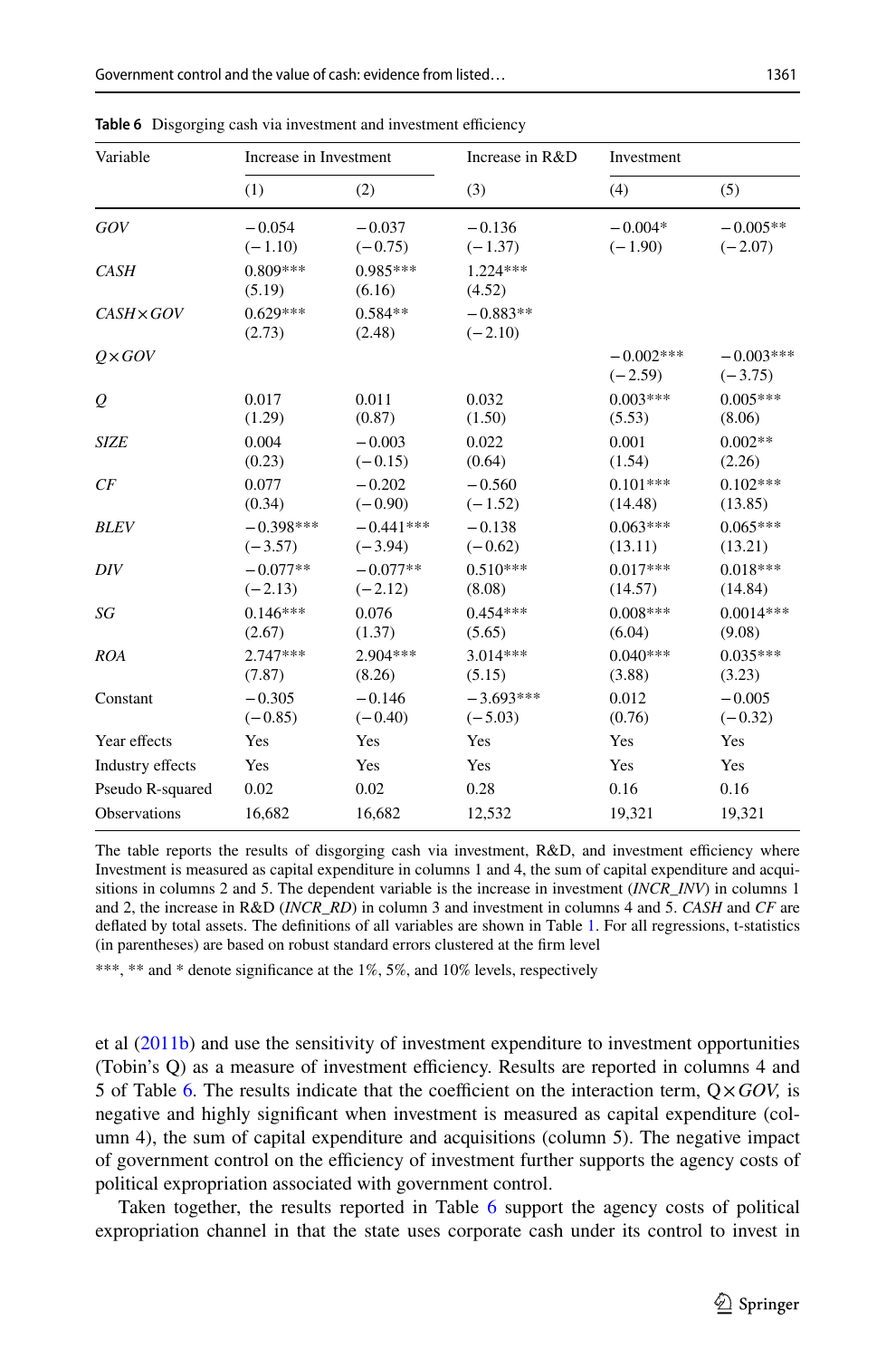projects that mainly achieve political objectives, with less concerns on innovation and investment efficiency, leading to a lower value of cash for firms controlled by the gov-ernment than by private owners. Our finding is consistent with Chen et al. [\(2011b](#page-26-16)) and Chen et al. [\(2017](#page-26-14)), who demonstrate that the government control distorts frm investment behavior and harms investment efficiency. Similar, Jaslowitzer et al. ([2016\)](#page-27-10) find that state ownership restrains frms' responsiveness to investment opportunities, and Boubakri et al. ([2013a](#page-26-27)) contend that state ownership is negatively associated with corporate risk-taking.

## **4.3.2 Financial constraints and external fnancing channels**

The evidence provided earlier suggests that the negative impact of government control on the value of cash is through agency costs of political expropriation. In this section, we conduct several direct tests showing that frms under government control may not be necessarily subject to the fnancial constraints of the soft-budget efect. Specifcally, if the fnancial constraints channel is valid, government control should be expected to enhance corporate external fnancing ability and alleviate fnancial constraints. We measure the degree of fnancial constraints using cash fow sensitivity of cash, based on two models developed by Almeida et al.  $(2004)$ , <sup>10</sup> and external financing using gross equity issuance and net debt issuance, based on the model adopted by Firth et al. [\(2012](#page-27-9)). The financial constraints channel suggests a negative impact of government control on cash fow sensitivity of cash and a positive impact of government control on equity and debt issuances. The results for the cash fow sensitivity of cash are presented in columns 1 and 2 of Table [7](#page-22-1). It shows clearly that the coefficient on the interaction term between the government control and cash flow  $(GOV \times CF)$  is not statistically signifcant in both cases, confrming our premise that frms under government control are not particularly subject to soft-budget on fnancial constraints compared to frms under private control. In terms of external fnancing for gross equity issuance and net debt issuance, shown in columns 3 and 4, respectively, the coefficient on government control is negative in both cases; statistically signifcant for gross equity issuance; and marginally signifcant for net debt issuance, implying that government control has, in fact, a negative impact on external fnancing. Overall, our results are consistent with recent literature, suggesting that government control does not neces-sarily enhance financing ability or mitigate financial constraints (Ben-Nasr et al. [2012;](#page-26-11) Firth et al. [2012;](#page-27-9) Borisova et al. [2015](#page-26-2); Jaslowitzer et al. [2016\)](#page-27-10).

Based on the evidence provided in this section, we conclude that the negative impact of government control on the value of cash is solely due to the severe agency costs related to the political expropriation, rather than fnancial constraints of the softbudget efect.

<span id="page-21-0"></span><sup>&</sup>lt;sup>10</sup> Compared with traditional measures of financial constraints, such as investment-cash flow sensitivity, cash fow sensitivity of cash can mitigate the concern of a noisy measure of Tobin's Q. The intuition of this measure is that frms with fnancial constraints should increase their holdings of cash from cash fow to respond to future unexpected changes. The efect of fnancial constraints is captured by a positive sensitivity of cash fow to cash.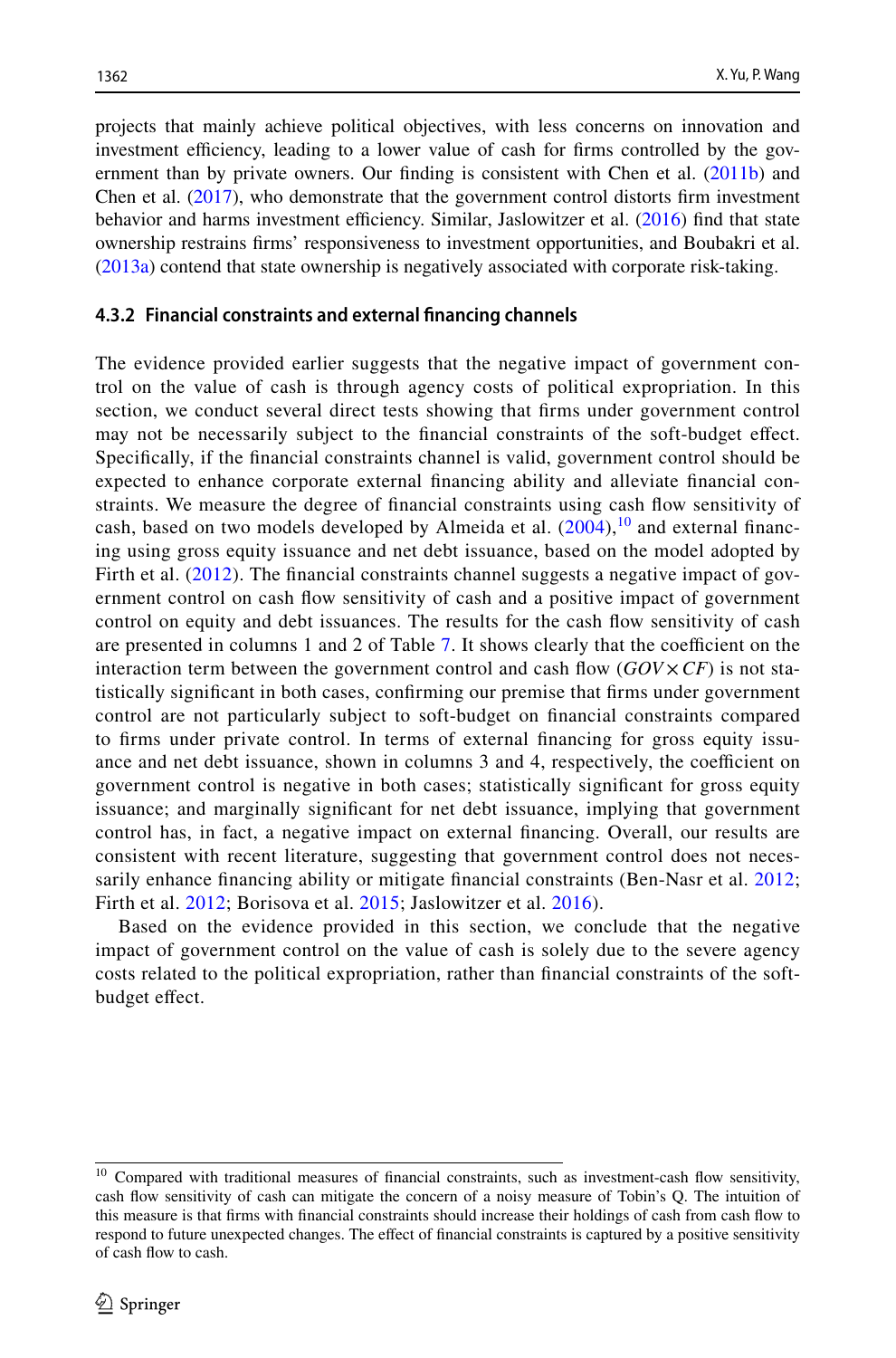| Variable         | Financial constraints     |                           | External financing channels |                           |
|------------------|---------------------------|---------------------------|-----------------------------|---------------------------|
|                  | $\triangle CASH$          |                           | <b>GEI</b>                  | <b>NDI</b>                |
|                  | (1)                       | (2)                       | (3)                         | (4)                       |
| GOV              | $0.009***$<br>(5.43)      | $0.003*$<br>(1.79)        | $-0.011***$<br>$(-7.25)$    | $-0.003*$<br>$(-1.72)$    |
| CF               | $0.302***$<br>(17.82)     | $0.312***$<br>(18.71)     |                             |                           |
| $GOV \times CF$  | $-0.025$<br>$(-1.18)$     | 0.010<br>(0.50)           |                             |                           |
| MB               | $0.006***$<br>(8.19)      | $0.006***$<br>(8.89)      | $-0.001**$<br>$(-1.97)$     | $0.007***$<br>(7.57)      |
| <b>SIZE</b>      | $0.013***$<br>(18.30)     | $0.012***$<br>(19.11)     | $0.007***$<br>(9.95)        | $0.012***$<br>(12.01)     |
| <b>CAPEX</b>     |                           | $-0.412***$<br>$(-29.29)$ |                             |                           |
| <b>ANWC</b>      |                           | $-0.207***$<br>$(-19.46)$ |                             |                           |
| <b>ASTD</b>      |                           | $0.188***$<br>(13.71)     |                             |                           |
| <b>ROA</b>       |                           |                           | $0.017*$<br>(1.75)          | $0.046***$<br>(3.14)      |
| <b>BLEV</b>      |                           |                           | $-0.022***$<br>$(-4.96)$    | $0.282***$<br>(38.01)     |
| AGE              |                           |                           | $0.003**$<br>(2.40)         | $-0.030***$<br>$(-20.21)$ |
| Constant         | $-0.302***$<br>$(-19.14)$ | $-0.266***$<br>$(-18.78)$ | $-0.126***$<br>$(-8.19)$    | $-0.232***$<br>$(-11.10)$ |
| Year effects     | Yes                       | Yes                       | Yes                         | Yes                       |
| Industry effects | Yes                       | Yes                       | Yes                         | Yes                       |
| R-squared        | 0.14                      | 0.28                      | 0.03                        | 0.21                      |
| Observations     | 16,636                    | 16,636                    | 16,636                      | 16,636                    |

<span id="page-22-1"></span>**Table 7** Government control, fnancial constraints and external fnancing channels

The table reports the results of government control, fnancial constraints, and external fnancing channels. The dependent variable is the change in cash (*ΔCASH*) in columns 1 and 2, gross equity issuance (*GEI*) in column 3 and net debt issuance (*NDI*) in column 4. Δ indicates the change from the previous year. All variables except *GOV*, *SIZE*, and *AGE* are defated by total assets. The defnitions of all variables are shown in Table [1](#page-8-0). For all regressions, t-statistics (in parentheses) are based on robust standard errors clustered at the frm level

\*\*\*, \*\* and \* denote significance at the 1%, 5%, and 10% levels, respectively

# <span id="page-22-0"></span>**5 The role of institutional development**

Prior literature on cross-country analysis indicates that frms with close ties to governments beneft more from political connections in countries with poor institutional development (Faccio [2006](#page-27-24); Boubakri et al. [2012,](#page-26-21) [2013b](#page-26-22)). In terms of China, government control may be associated with more government-related contracts, fewer industry competitors and more growth opportunities (i.e. "helping hand"), especially in less developed regions due to a series of subsidization programs adopted to develop the local economy in recent years,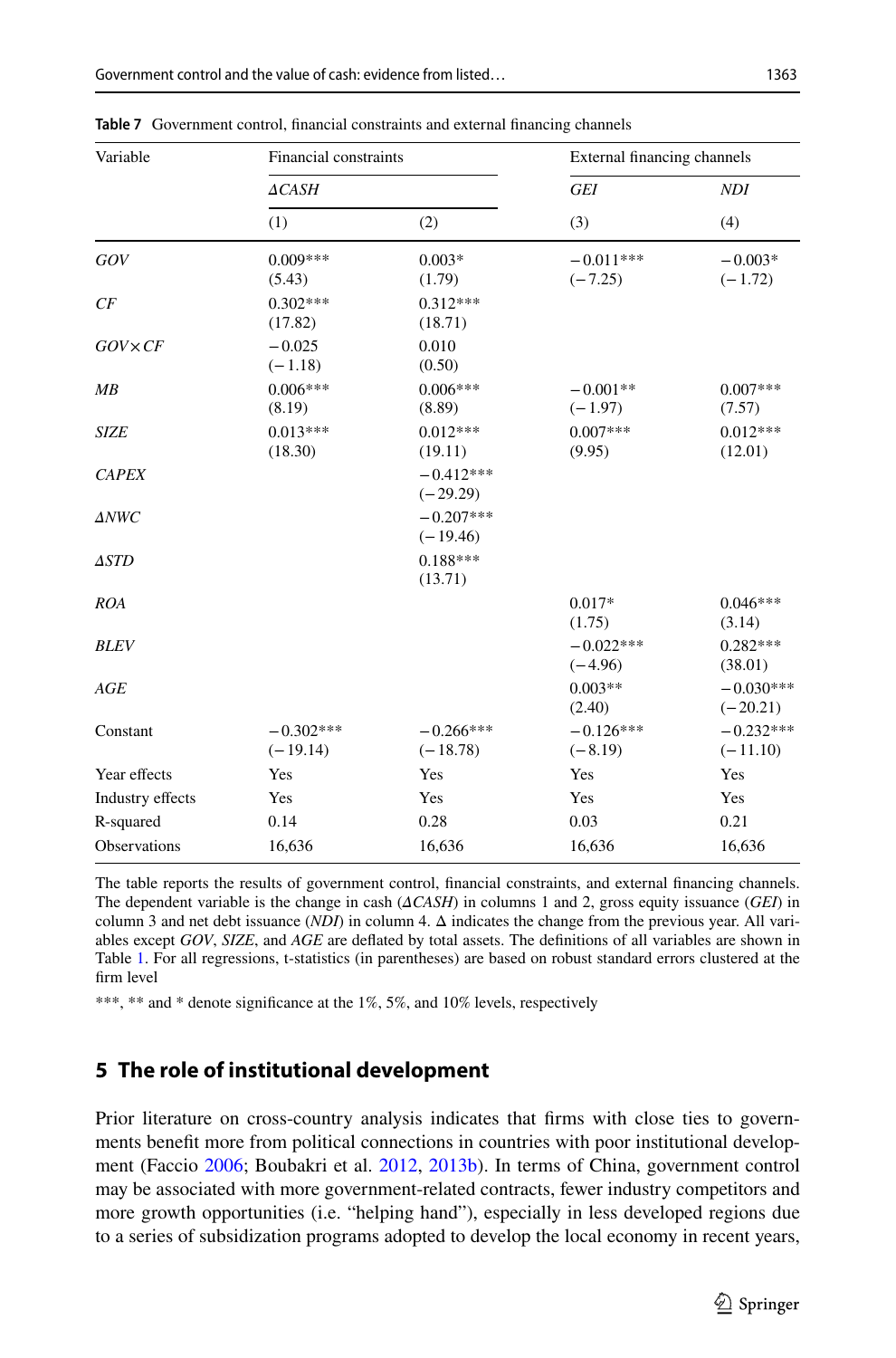which may alleviate the agency conflicts of political objectives and entrenched managers. We test for this premise using a wide range of measures to proxy for market development and local government condition, which may afect the relationship between government control and value of cash. We expect that the negative impact of government control on the value of cash is mitigated in regions with low market development and poor government condition, where the benefts of government control dominate the costs of government control.

A number of indices, which are widely used in prior literature, are utilized to measure province-level institutional development (Firth et al. [2009;](#page-27-31) Chen et al. [2011a\)](#page-26-28). First, the three measures of market development are: the overall market development (*MKT*); the liberalization of the banking sector (*BANK*); and government decentralization in the economy (*GOVT*). All three measures are relative ranking indices compiled from the National Economic Research Institute (NERI) under the auspices of the China Reform Foundation (Fan et al. [2011](#page-27-32); Wang et al. [2017](#page-28-2)). The indices for the period 2003–2007 are collected from the NERI 2011 report (Fan et al. [2011\)](#page-27-32), and those for the period 2008–2015 are extracted from the NERI 2016 report (Wang et al.  $2017$ ).<sup>[11](#page-23-0)</sup> Since the indices from the two reports are calculated on diferent base years (base year is 1997 for the NERI 2011 report and 2008 for the NERI 2016 report), we cannot use the values of the four indices directly. Instead, we focus on the ranking of provinces by each of the indices in each year.

In addition, we adopt use three proxies to measure local government and employment conditions, including the government overall fscal condition (*FISC*), the government nonarbitrary revenue (*NADM*) and employment conditions (*EMP*). *FISC* is the ratio of local government revenue to expense, and *NADM* is the percentage of local government nonadministrative revenue. *EMP* is one minus the unemployment rate. The data is extracted from the National Bureau of Statistics (NBS) of China. As argued by Chen et al. [\(2011a](#page-26-28)) and Cheung et al. [\(2010](#page-26-29)), regions with lower unemployment rates and less fiscal deficits and arbitrary revenues by local governments are more developed.

For each year, we divide our sample frms into two groups according to the median ranking or value of each institutional variable—frms with low/high market development and frms with poor/good government condition—and insert the institutional variable one by one to re-estimate our baseline model Eq. [\(1](#page-7-2)). We also add gross regional product (*GRP*) and its growth rate (*GRPGRTH*) to control for regional diferences. The results are reported in Table [8.](#page-24-0) Consistent with our expectation, the negative impact of government control on the value of cash is more pronounced in regions with high market development as shown in columns 2, 4 and 6, and in regions with good government condition as displayed in columns 8, 10 and 12. The results suggest that in the region with high institutional development, low government control leads to a high market value of cash. In areas that are less developed (columns 1, 3 and 5) and have a weak government condition (columns 7, 9 and 11), the infuence of government control on the value of cash is negative, however, but not statistically signifcant in fve out of six cases. This fnding can be interpreted such that the agency costs of political expropriation in the highly centralized area may be mitigated to some extent by the government-subsidized development programs, such as the western development strategy launched in late 1990, the north-east revival strategy in 2003 and the

<span id="page-23-0"></span><sup>&</sup>lt;sup>11</sup> The NERI 2011 report covers the period 1997-2011, while the NERI 2016 report covers the period 2008-2014. Since the ranking of provinces changes slowly, the data for 2015 is assumed to be the same as that in 2014 in this study. There are a few diferences between the two reports. For example, the base years used are diferent. Some sub-indices are constructed diferently. Further details can be found in NERI 2016 report (Wang et al. [2017\)](#page-28-2).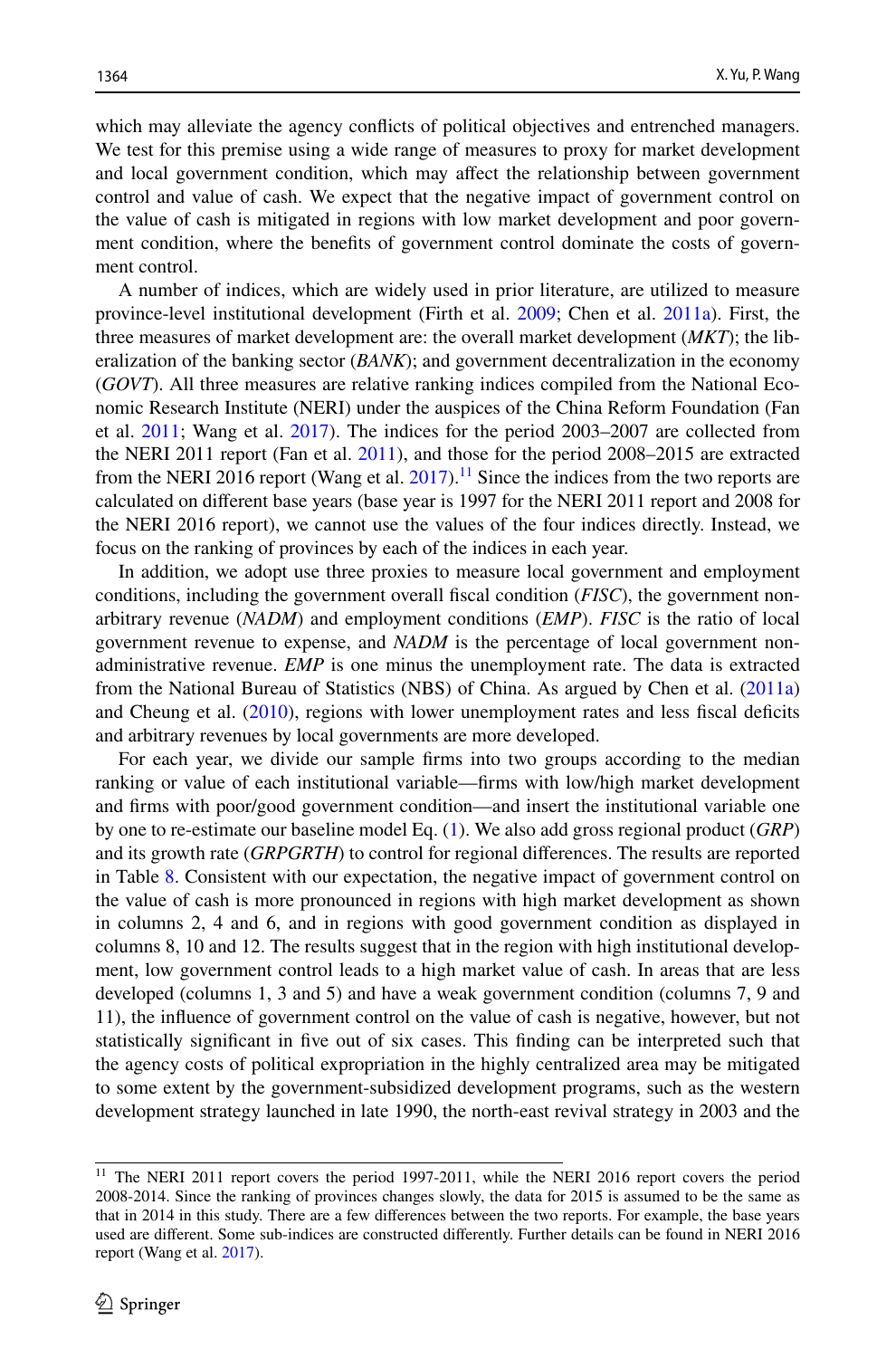| Variable                                                                                                                                                                                                                                                                                                                                                                                                                                                                                                                                                                                                                                                                                                        | <b>MKT</b>             |                          | <b>BANK</b>                                                                                                                            |                       | LAOS                  |                        | FISC                  |                          | NADM                                                                |                        | EMP                   |                                                                    |
|-----------------------------------------------------------------------------------------------------------------------------------------------------------------------------------------------------------------------------------------------------------------------------------------------------------------------------------------------------------------------------------------------------------------------------------------------------------------------------------------------------------------------------------------------------------------------------------------------------------------------------------------------------------------------------------------------------------------|------------------------|--------------------------|----------------------------------------------------------------------------------------------------------------------------------------|-----------------------|-----------------------|------------------------|-----------------------|--------------------------|---------------------------------------------------------------------|------------------------|-----------------------|--------------------------------------------------------------------|
|                                                                                                                                                                                                                                                                                                                                                                                                                                                                                                                                                                                                                                                                                                                 | Poor                   | Good                     | Poor                                                                                                                                   | Good                  | Poor                  | Good                   | Poor                  | Good                     | Poor                                                                | Good                   | Poor                  | Good                                                               |
|                                                                                                                                                                                                                                                                                                                                                                                                                                                                                                                                                                                                                                                                                                                 |                        | $\odot$                  | $\widehat{c}$                                                                                                                          | E                     | $\widehat{c}$         | $\widehat{\circ}$      | $\widehat{\in}$       | $\circledS$              | ම                                                                   | (10)                   | (11)                  | (12)                                                               |
| ACASH                                                                                                                                                                                                                                                                                                                                                                                                                                                                                                                                                                                                                                                                                                           | $1.904***$<br>(12.39)  | 1.818***<br>(11.88)      | $1.745***$<br>10.39)                                                                                                                   | $.682***$<br>11.37)   | $.757***$<br>11.24)   | $***80***$<br>13.59)   | $888***$<br>11.28)    | $.841***$<br>13.28)      | $.735***$<br>(10.34)                                                | $.967***$<br>14.00)    | $.881***$<br>11.02)   | $-.801***$<br>13.27                                                |
| <b>ACASH×GOV</b>                                                                                                                                                                                                                                                                                                                                                                                                                                                                                                                                                                                                                                                                                                | $-0.174$               |                          | $-0.140$                                                                                                                               | $-0.302***$           | $-0.147$              |                        |                       |                          |                                                                     | $-0.337***$            | $-0.207*$             | $-0.327***$                                                        |
|                                                                                                                                                                                                                                                                                                                                                                                                                                                                                                                                                                                                                                                                                                                 | $(-1.57)$              | $-0.405***$<br>$(-3.39)$ | $-1.15$                                                                                                                                | $(-2.54)$             | $(-1.30)$             | $-0.456***$            | $-0.131$<br>$(-1.12)$ | $-0.431***$<br>$(-3.82)$ | $-0.177$<br>$(-1.42)$                                               | $(-3.12)$              | $(-1.68)$             | $(-3.01)$                                                          |
| GOV                                                                                                                                                                                                                                                                                                                                                                                                                                                                                                                                                                                                                                                                                                             | $-0.012$               | $-0.023**$<br>$(-2.03)$  | 0.002                                                                                                                                  | 0.005                 | $-0.011$<br>$(-1.04)$ | $-0.026**$             | $-0.016$<br>$(-1.46)$ | $-0.013$                 | $-0.009$                                                            | $-0.017*$<br>$(-1.70)$ | $-0.019*$             | $-0.009$                                                           |
|                                                                                                                                                                                                                                                                                                                                                                                                                                                                                                                                                                                                                                                                                                                 | $0.030**$<br>$(-1.16)$ |                          | (0.15)                                                                                                                                 | (0.45)                |                       | $(-2.35)$              |                       | $(-1.25)$                | $(-0.76)$                                                           |                        | $(-1.70)$             | $(-0.89)$                                                          |
| GRP                                                                                                                                                                                                                                                                                                                                                                                                                                                                                                                                                                                                                                                                                                             | (1.98)                 | $-0.023$<br>$(-1.08)$    | $0.029**$<br>(2.38)                                                                                                                    | $-0.035$<br>$(-1.56)$ | 0.019<br>(1.47)       | $-0.038***$            | $0.014$<br>$(0.66)$   | $-0.025$<br>$(-1.32)$    | $\frac{0.021}{(1.38)}$                                              | $-0.014$<br>$(-1.09)$  | $-0.010$<br>$(-0.88)$ | $-0.011$<br>$(-0.93)$                                              |
| GRPGTH                                                                                                                                                                                                                                                                                                                                                                                                                                                                                                                                                                                                                                                                                                          | (1.55)<br>0.271        | $-0.108$<br>$(-0.51)$    | 1.20<br>1.191                                                                                                                          | $-0.367$<br>$(-1.61)$ | (1.35)<br>0.218       | $\frac{0.110}{(0.62)}$ | (1.07)                | $-0.111$<br>$(-0.64)$    | $\begin{array}{c} 0.010 \\ (0.06) \\ -0.215 \\ (-1.49) \end{array}$ | $0.120$<br>$(0.74)$    | $0.106$<br>$(0.63)$   | $\begin{array}{c} 0.175 \\ 0.93) \\ 0.037 \\ 0.137 \\ \end{array}$ |
| Constant                                                                                                                                                                                                                                                                                                                                                                                                                                                                                                                                                                                                                                                                                                        | $-0.343***$            | 0.205                    | $-0.330***$                                                                                                                            | 0.372                 |                       | $0.368**$              |                       |                          |                                                                     |                        | 0.034                 |                                                                    |
|                                                                                                                                                                                                                                                                                                                                                                                                                                                                                                                                                                                                                                                                                                                 | $(-2.40)$              | (0.89)                   | $(-2.67)$                                                                                                                              | (1.54)                | $-0.256**$<br>(-2.06) | (2.40)                 | $-0.188$<br>$(-1.00)$ | $0.222$<br>$(1.12)$      |                                                                     | 0.026                  | (0.28)                |                                                                    |
| Year effect                                                                                                                                                                                                                                                                                                                                                                                                                                                                                                                                                                                                                                                                                                     | Yes                    | Yes                      | Yes                                                                                                                                    | Yes                   | Yes                   | Yes                    | Yes                   | Yes                      | $\mathbf{Yes}$                                                      | Yes                    | Yes                   | Yes                                                                |
| Industry effect                                                                                                                                                                                                                                                                                                                                                                                                                                                                                                                                                                                                                                                                                                 | Yes                    | Yes                      | Yes                                                                                                                                    | Yes                   | Yes                   | Yes                    | Yes                   | Yes                      | Yes                                                                 | Yes                    | Yes                   | Yes                                                                |
| R-squared                                                                                                                                                                                                                                                                                                                                                                                                                                                                                                                                                                                                                                                                                                       | 0.23                   | 0.21                     | 0.22                                                                                                                                   | 0.22                  | 0.23                  | 0.21                   | 0.23                  | 0.22                     | 0.21                                                                | 0.23                   | 0.22                  | 0.21                                                               |
| Observations                                                                                                                                                                                                                                                                                                                                                                                                                                                                                                                                                                                                                                                                                                    | 10,630                 | 8710                     | 9045                                                                                                                                   | 8254                  | 10,493                | 8847                   | 9286                  | 10,054                   | 9064                                                                | 10,276                 | 8992                  | 10,348                                                             |
| The table reports the results of institutional development, government control and the value of cash. Institutional development is measured as overall market development<br>(MKT) in columns 1 and 2, banking sector liberalization (BANK) in columns 3 and 4, government decentralization (GOVT) in columns 5 and 6, government fiscal condition<br>(FISC) in columns 7 and 8, and government non-arbitrary revenue (NADM) in columns 9 and 10, and employment condition (EMP) in columns 11 and 12. The dependent<br>variable is excess stock returns $(r - R^{\beta})$ . A indicates the change from the previous year. All variables except GOV and MLEV are deflated by the lagged market value of equity |                        |                          |                                                                                                                                        |                       |                       |                        |                       |                          |                                                                     |                        |                       |                                                                    |
| (MVE). The definitions of all variab                                                                                                                                                                                                                                                                                                                                                                                                                                                                                                                                                                                                                                                                            |                        |                          | les are in Table 1. For all regressions, t-statistics (in parentheses) are based on robust standard errors clustered at the firm level |                       |                       |                        |                       |                          |                                                                     |                        |                       |                                                                    |

\*\*\*, \*\* and \* denote significance at the 1%, 5% and 10% levels, respectively

<span id="page-24-0"></span>\*\*\*\*, \*\*\* and \* denote significance at the 1%, 5% and 10% levels, respectively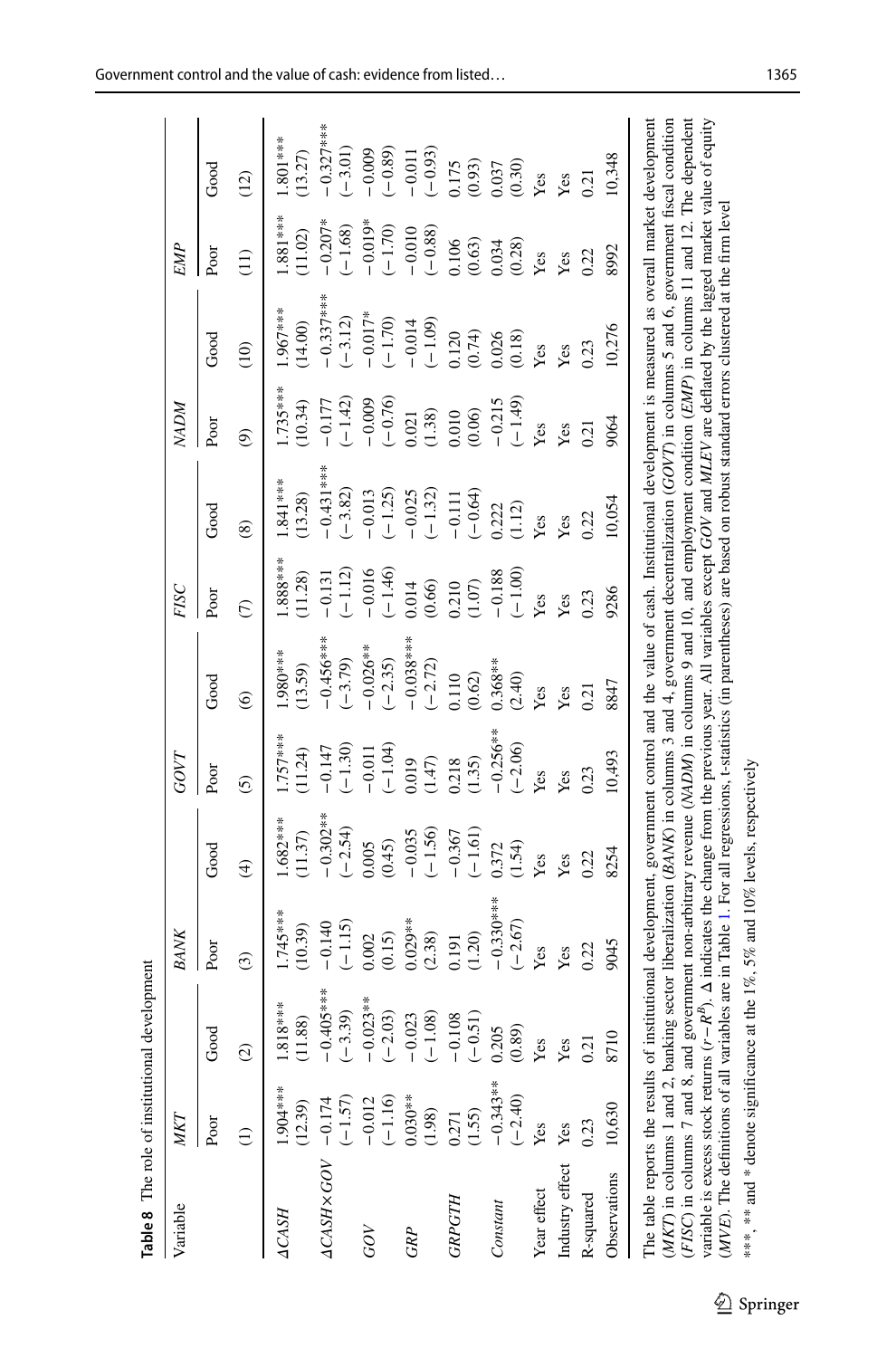rise of central China in more recent years, in order to improve the disparities of the economic development across the provinces in China. Therefore, it appears that the benefts of government control ofset the drawback of agency costs of political objectives, at least to some extent, in these regions. Our fnding is largely consistent with Faccio ([2006\)](#page-27-24) and Boubakri et al. [\(2012](#page-26-21); [2013b](#page-26-22)), who demonstrate that firms benefit from close connections to the state and such benefts are generally more pronounced in markets with relatively low institutional development and less efficient legal systems.

## <span id="page-25-0"></span>**6 Conclusions**

In this paper, we investigate the relationship between government control and the value of cash held by frms. Using a large panel of listed frms in China during the period 2003–2015, we fnd consistent evidence that government control results in a lower value of cash held by frms. Our fnding is robust to the inclusion of year, industry and frm-specifc efects, as well as diferent measures of key variables, and is insensitive to the inclusion of a set of additional control variables. The negative impact of government control on the value of cash remains valid after the endogeneity concerns are addressed carefully by using the lagged government control variable and a propensity-score matching sample, and by focusing on a group of frms that have transferred their ultimate control from government to private owner.

We sought to discover the mechanisms through which government control leads to a lower value of cash by exploring two channels: agency costs of political expropriation and fnancial constraints of the soft-budget efect. Our results appear to support the former, in that the cash is disgorged more in investment with lower investment efficiency, and less in R&D expenditure in frms under government control than those under the control of private owners. We fnd no evidence that either supports government mitigation of fnancial constraints or enhancement of external fnancing abilities in listed frms under its control, suggesting that the negative impact of government control on the value of cash does not pertain to fnancial constraints of the soft-budget efect.

Finally, we fnd that the negative association between government control and the value of cash depends on regional development. In particular, our empirical evidence shows that this negative impact is mitigated to some extent in regions with low market development. Our fnding appears to support the conjecture that the benefts of government control, in association with subsidizing policies, offset the costs of political expropriation in order to improve regional disparity in less developed regions.

**Open Access** This article is licensed under a Creative Commons Attribution 4.0 International License, which permits use, sharing, adaptation, distribution and reproduction in any medium or format, as long as you give appropriate credit to the original author(s) and the source, provide a link to the Creative Commons licence, and indicate if changes were made. The images or other third party material in this article are included in the article's Creative Commons licence, unless indicated otherwise in a credit line to the material. If material is not included in the article's Creative Commons licence and your intended use is not permitted by statutory regulation or exceeds the permitted use, you will need to obtain permission directly from the copyright holder. To view a copy of this licence, visit [http://creativecommons.org/licenses/by/4.0/.](http://creativecommons.org/licenses/by/4.0/)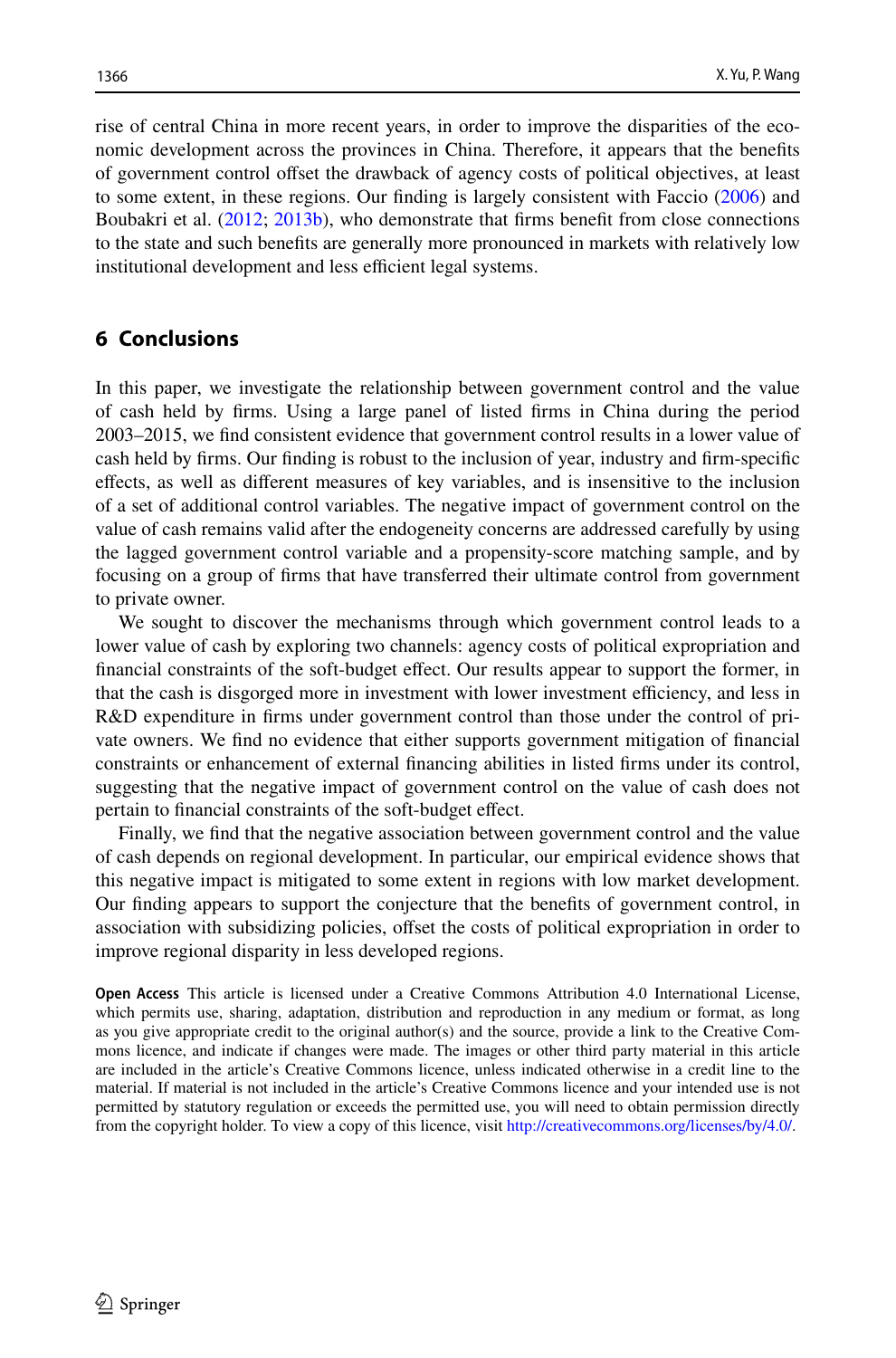## **References**

- <span id="page-26-12"></span>Acharya VV, Almeida H, Campello M (2007) Is cash negative debt? A hedging perspective on corporate fnancial policies. J Financ Intermed 16:515–554
- <span id="page-26-6"></span>Almeida H, Campello M, Weisbach MS (2004) The cash fow sensitivity of cash. J Finance 59:1777–1804
- <span id="page-26-11"></span>Ben-Nasr H, Boubakri N, Cosset JC (2012) The political determinants of the cost of equity: evidence from newly privatized frms. J Acc Res 50:605–646
- <span id="page-26-5"></span>Beuselinck C, Cao L, Deloof M, Xia X (2017) The value of government ownership during the global fnancial crisis. J Corp Finance 42:481–493
- <span id="page-26-18"></span>Borisova G, Megginson WL (2011) Does government ownership afect the cost of debt? Evidence from privatization. Rev Financ Stud 24:2693–2737
- <span id="page-26-20"></span>Borisova G, Brockman P, Salas JM, Zagorchev A (2012) Government ownership and corporate governance: evidence from the EU. J Bank Finance 36:2917–2934
- <span id="page-26-2"></span>Borisova G, Fotak V, Holland K, Megginson WL (2015) Government ownership and the cost of debt: evidence from government investments in publicly traded frms. J Financ Econ 118:168–191
- <span id="page-26-9"></span>Bortolotti B, Faccio M (2009) Government control of privatized frms. Rev Financ Stud 22:2907–2939
- <span id="page-26-3"></span>Boubakri N, Cosset JC, Guedhami O (2005) Postprivatization corporate governance: the role of ownership structure and investor protection. J Financ Econ 76:369–399
- <span id="page-26-13"></span>Boubakri N, Cosset JC, Guedhami O (2008) Privatisation in developing countries: performance and ownership efects. Dev Policy Rev 26:275–308
- <span id="page-26-21"></span>Boubakri N, Guedhami O, Mishra D, Saffar W (2012) Political connections and the cost of equity capital. J Corp Finance 18:541–559
- <span id="page-26-27"></span>Boubakri N, Cosset JC, Saffar W (2013a) The role of state and foreign owners in corporate risk-taking: evidence from privatization. J Financ Econ 108:641–658
- <span id="page-26-22"></span>Boubakri N, Mansi SA, Safar W (2013b) Political institutions, connectedness, and corporate risk-taking. J Int Bus Stud 44:195–215
- <span id="page-26-0"></span>Boubakri N, El Ghoul S, Guedhami O, Megginson WL (2018) The market value of government ownership. J Corp Finance 50:44–65
- <span id="page-26-1"></span>Boycko M, Shleifer A, Vishny RW (1996) A theory of privatisation. Econ J 106:309–319
- <span id="page-26-17"></span>Charumilind C, Kali R, Wiwattanakantang Y (2006) Connected lending: Thailand before the fnancial crisis. J Bus 79:181–218
- <span id="page-26-10"></span>Chen M, Zheng Y (2008) China's regional disparity and its policy responses. China World Econ  $16.16 - 32$
- <span id="page-26-15"></span>Chen G, Firth M, Xin Y, Xu L (2008) Control transfers, privatization, and corporate performance: efficiency gains in China's listed companies. J Financ Quant Anal 43:161–190
- <span id="page-26-4"></span>Chen G, Firth M, Xu L (2009) Does the type of ownership control matter? Evidence from China's listed companies. J Bank Finance 33:171–181
- <span id="page-26-28"></span>Chen CJ, Li Z, Su X, Sun Z (2011a) Rent-seeking incentives, corporate political connections, and the control structure of private frms: Chinese evidence. J Corp Finance 17:229–243
- <span id="page-26-16"></span>Chen S, Sun Z, Tang S, Wu D (2011b) Government intervention and investment efficiency: evidence from China. J Corp Finance 17:259–271
- <span id="page-26-26"></span>Chen T, Harford J, Lin C (2015) Do analysts matter for governance? Evidence from natural experiments. J Financ Econ 115:383–410
- <span id="page-26-14"></span>Chen R, El Ghoul S, Guedhami O, Wang H (2017) Do state and foreign ownership afect investment efficiency? Evidence from privatizations. J Corp Finance 42:408-421
- <span id="page-26-29"></span>Cheung YL, Rau PR, Stouraitis A (2010) Helping hand or grabbing hand? Central vs. local government shareholders in Chinese listed frms. Rev Finance 14:669–694
- <span id="page-26-24"></span>Chou TK, Feng HL (2019) Multiple directorships and the value of cash holdings. Rev Quant Finance Acc 53:663–699
- <span id="page-26-23"></span>Claessens S, Djankov S, Fan JP, Lang LH (2002) Disentangling the incentive and entrenchment efects of large shareholdings. J Finance 57:2741–2771
- <span id="page-26-19"></span>Cull R, Xu LC (2003) Who gets credit? The behavior of bureaucrats and state banks in allocating credit to Chinese state-owned enterprises. J Devel Econ 71:533–559
- <span id="page-26-25"></span>Cull R, Li W, Sun B, Xu LC (2015) Government connections and fnancial constraints: evidence from a large representative sample of Chinese frms. J Corp Finance 32:271–294
- <span id="page-26-8"></span>Denis DJ, Sibilkov V (2009) Financial constraints, investment, and the value of cash holdings. Rev Finan Stud 23:247–269
- <span id="page-26-7"></span>Dittmar A, Mahrt-Smith J (2007) Corporate governance and the value of cash holdings. J Financ Econ 83:599–634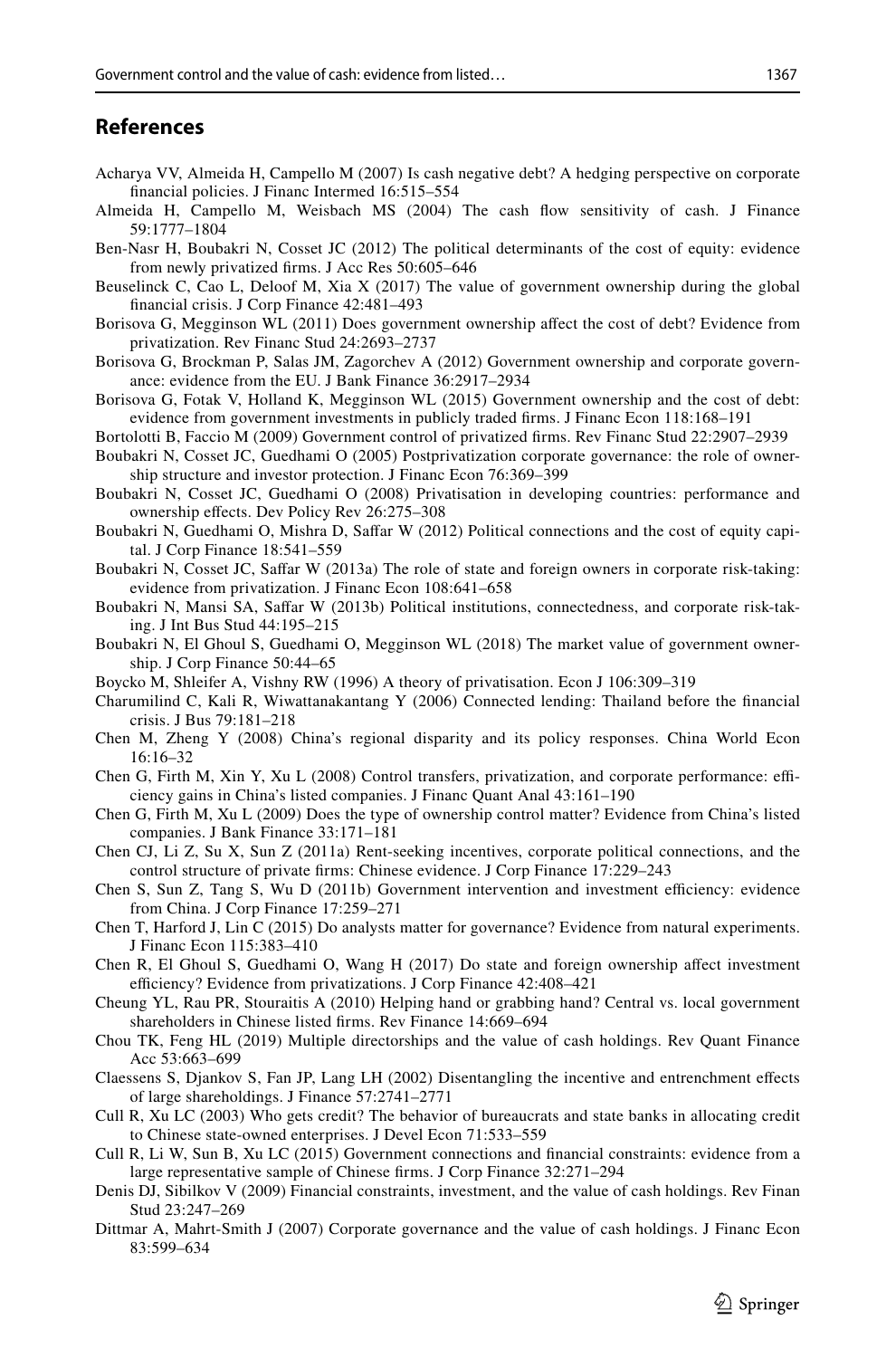<span id="page-27-24"></span>Faccio M (2006) Politically connected frms. Am Econ Rev 96:369–386

- <span id="page-27-25"></span>Fama EF, French KR (1993) Common risk factors in the returns on stocks and bonds. J Financ Econ 33:3–56
- <span id="page-27-32"></span>Fan G, Wang X, Zhu H (2011) NERI index of marketization of China's provinces 2011 report. Economic Science Press, Beijing
- <span id="page-27-6"></span>Faulkender M, Wang R (2006) Corporate fnancial policy and the value of cash. J Finance 61:1957–1990
- <span id="page-27-28"></span>Feng X, Hu N, Johansson AC (2016) Ownership, analyst coverage, and stock synchronicity in China. Int Rev Financ Anal 45:79–96
- <span id="page-27-31"></span>Firth M, Lin C, Liu P, Wong SM (2009) Inside the black box: bank credit allocation in China's private sector. J Bank Finance 33:1144–1155
- <span id="page-27-9"></span>Firth M, Malatesta PH, Xin Q, Xu L (2012) Corporate investment, government control, and fnancing channels: evidence from China's Listed Companies. J Corp Finance 18:433–450
- <span id="page-27-27"></span>Firth M, Gao J, Shen J, Zhang Y (2016) Institutional stock ownership and frms' cash dividend policies: evidence from China. J Bank Finance 65:91–107
- <span id="page-27-30"></span>Gao H, Harford J, Li K (2013) Determinants of corporate cash policy: insights from private frms. J Financ Econ 109:623–639
- <span id="page-27-19"></span>Gordon RH, Li W (2003) Government as a discriminating monopolist in the fnancial market: the case of China. J Public Econ 87:283–312
- <span id="page-27-20"></span>Guariglia A, Liu X, Song L (2011) Internal fnance and growth: microeconometric evidence on Chinese frms. J Dev Econ 96:79–94
- <span id="page-27-11"></span>Guedhami O, Pittman JA, Safar W (2009) Auditor choice in privatized frms: empirical evidence on the role of state and foreign owners. J Acc Econ 48:151–171
- <span id="page-27-29"></span>Iskandar-Datta ME, Jia Y (2014) Investor protection and corporate cash holdings around the world: new evidence. Rev Quant Finance Acc 43:245–273
- <span id="page-27-10"></span>Jaslowitzer P, Megginson WL, Rapp MS (2016) Disentangling the efects of state ownership on investment—evidence from Europe. Working paper. Available at SSRN: [https://ssrn.com/abstract=27356](https://ssrn.com/abstract=2735698) [98](https://ssrn.com/abstract=2735698)
- <span id="page-27-4"></span>Jensen MC (1986) Agency costs of free cash fow, corporate fnance, and takeovers. Am Econ Rev 76:323–329
- <span id="page-27-12"></span>Jensen MC, Meckling WH (1976) Theory of the frm: managerial behavior, agency costs and ownership structure. J Financ Econ 3:305–360
- <span id="page-27-1"></span>Kornai J, Maskin E, Roland G (2003) Understanding the soft budget constraint. J Econ Lit 41:1095–1136
- <span id="page-27-22"></span>La Porta R, Lopez-de-Silanes F, Shleifer A (1999) Corporate ownership around the world. J Finance 54:471–517
- <span id="page-27-23"></span>La Porta R, Lopez-de-Silanes F, Shleifer A, Vishny R (2002) Investor protection and corporate valuation. J Finance 57:1147–1170
- <span id="page-27-13"></span>Lee KW, Lee CF (2009) Cash holdings, corporate governance structure and frm valuation. Rev Pac Basin Financ Mark Policies 12:475–508
- <span id="page-27-26"></span>Lemmon ML, Lins KV (2003) Ownership structure, corporate governance, and frm value: evidence from the East Asian fnancial crisis. J Finance 58:1445–1468
- <span id="page-27-21"></span>Lin HCM, Bo H (2012) State-ownership and fnancial constraints on investment of Chinese-listed frms: new evidence. Eur J Finance 18:497–513
- <span id="page-27-2"></span>Liu C, Uchida K, Yang Y (2012) Corporate governance and frm value during the global fnancial crisis: evidence from China. Int Rev Financ Anal 21:70–80
- <span id="page-27-18"></span>Megginson WL, Netter JM (2001) From state to market: a survey of empirical studies on privatization. J Econ Lit 39:321–389
- <span id="page-27-8"></span>Megginson WL, Ullah B, Wei Z (2014) State ownership, soft-budget constraints, and cash holdings: evidence from China's privatized frms. J Bank Finance 48:276–291
- <span id="page-27-5"></span>Myers SC, Rajan RG (1998) The paradox of liquidity. Quart J Econ 113:733–771
- <span id="page-27-3"></span>Opler T, Pinkowitz L, Stulz R, Williamson R (1999) The determinants and implications of corporate cash holdings. J Financ Econ 52:3–46
- <span id="page-27-7"></span>Pinkowitz L, Stulz R, Williamson R (2006) Does the contribution of corporate cash holdings and dividends to frm value depend on governance? A cross-country analysis. J Finance 61:2725–2751
- <span id="page-27-16"></span>Shleifer A (1998) State versus private ownership. J Econ Perspect 12:133–150
- <span id="page-27-15"></span>Shleifer A, Vishny RW (1994) Politicians and frms. Quart J Econ 109:995–1025
- <span id="page-27-0"></span>Shleifer A, Vishny RW (1997) A survey of corporate governance. J Finance 52:737–783

<span id="page-27-14"></span>Shleifer A, Vishny RW (1998) The grabbing hand: Government pathologies and their cures. Harvard University Press, Cambridge

<span id="page-27-17"></span>Vickers J, Yarrow G (1991) Economic perspectives on privatization. J Econ Perspect 5:111–132